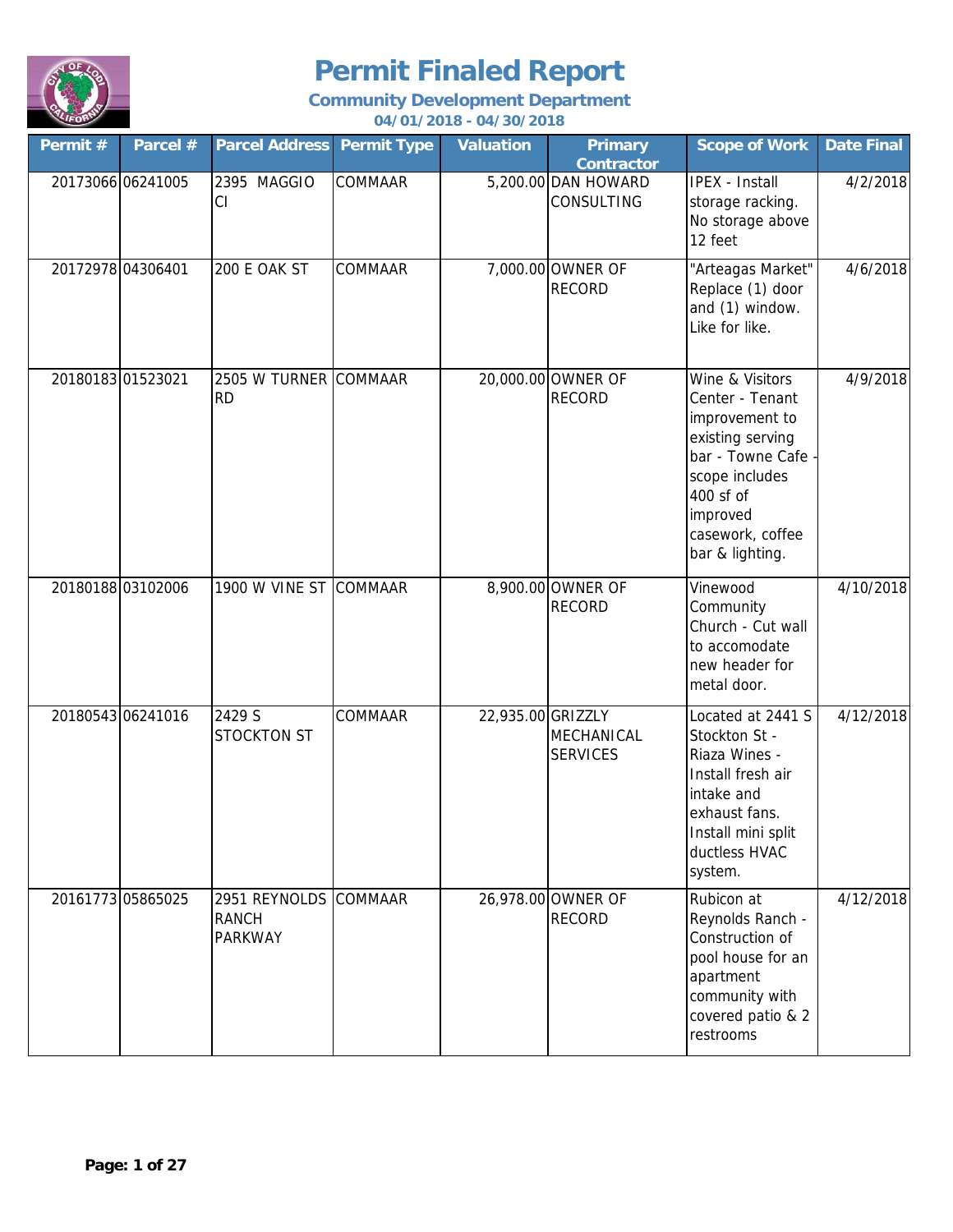

### **Community Development Department**

#### **04/01/2018 - 04/30/2018**

| Permit #          | Parcel #          | <b>Parcel Address Permit Type</b> |                | <b>Valuation</b> | <b>Primary</b><br><b>Contractor</b>                                                            | <b>Scope of Work</b>                                                                                                                                                                                                                                                                                  | <b>Date Final</b> |
|-------------------|-------------------|-----------------------------------|----------------|------------------|------------------------------------------------------------------------------------------------|-------------------------------------------------------------------------------------------------------------------------------------------------------------------------------------------------------------------------------------------------------------------------------------------------------|-------------------|
| 20180597 05803027 |                   | 1537 LOWER<br>SACRAMENT RD        | <b>COMMAAR</b> |                  | 2,000.00 PETER GRUETTNER Comm Bldg -                                                           | Appliance<br>Liquidators - Suite<br>130 - Change out<br>one single door<br>for two pair of<br>doors                                                                                                                                                                                                   | 4/17/2018         |
|                   | 20171073 04302415 | 109 N SCHOOL<br><b>ST</b>         | COMMAAR        |                  | 40,000.00 TSALACH TOBANA,<br><b>INC. DBA PAYLESS</b><br><b>CONSTRUCTION</b><br><b>SERVICES</b> | Adding a bar to<br>Lodi Stadium 12<br>Movie Theater                                                                                                                                                                                                                                                   | 4/19/2018         |
|                   | 20180114 04303707 | 50 N<br>SACRAMENTO<br><b>ST</b>   | <b>COMMAAR</b> | 56,714.00 TPA    | CONSTRUCTION,<br>INC.                                                                          | Structural repair<br>of existing parking<br>structure &<br>addition of<br>security<br>modifications.                                                                                                                                                                                                  | 4/23/2018         |
| 20171888 04303205 |                   | 11 S CHURCH<br><b>ST</b>          | COMMAAR        | 31,000.00 THOMAS | <b>CONSTRUCTION</b><br>CO                                                                      | McKellar's Tae<br>Kwon Do -<br>Remove & replace<br>stucco system on<br>south wall,<br>remove & replace<br>east wall store<br>front glass &<br>door, remove &<br>replace existing<br>HVAC roof pack<br>units. Replace<br>rear door.<br>Remove 90LF<br>3/4"gas line and<br>replace with 1"<br>gas line. | 4/24/2018         |
|                   | 20180123 04302519 | 9 W LOCUST ST                     | <b>COMMAAR</b> |                  | 1,000.00 OWNER OF<br><b>RECORD</b>                                                             | 5 Window Beer<br>Company - Put<br>new strip drains in                                                                                                                                                                                                                                                 | 4/24/2018         |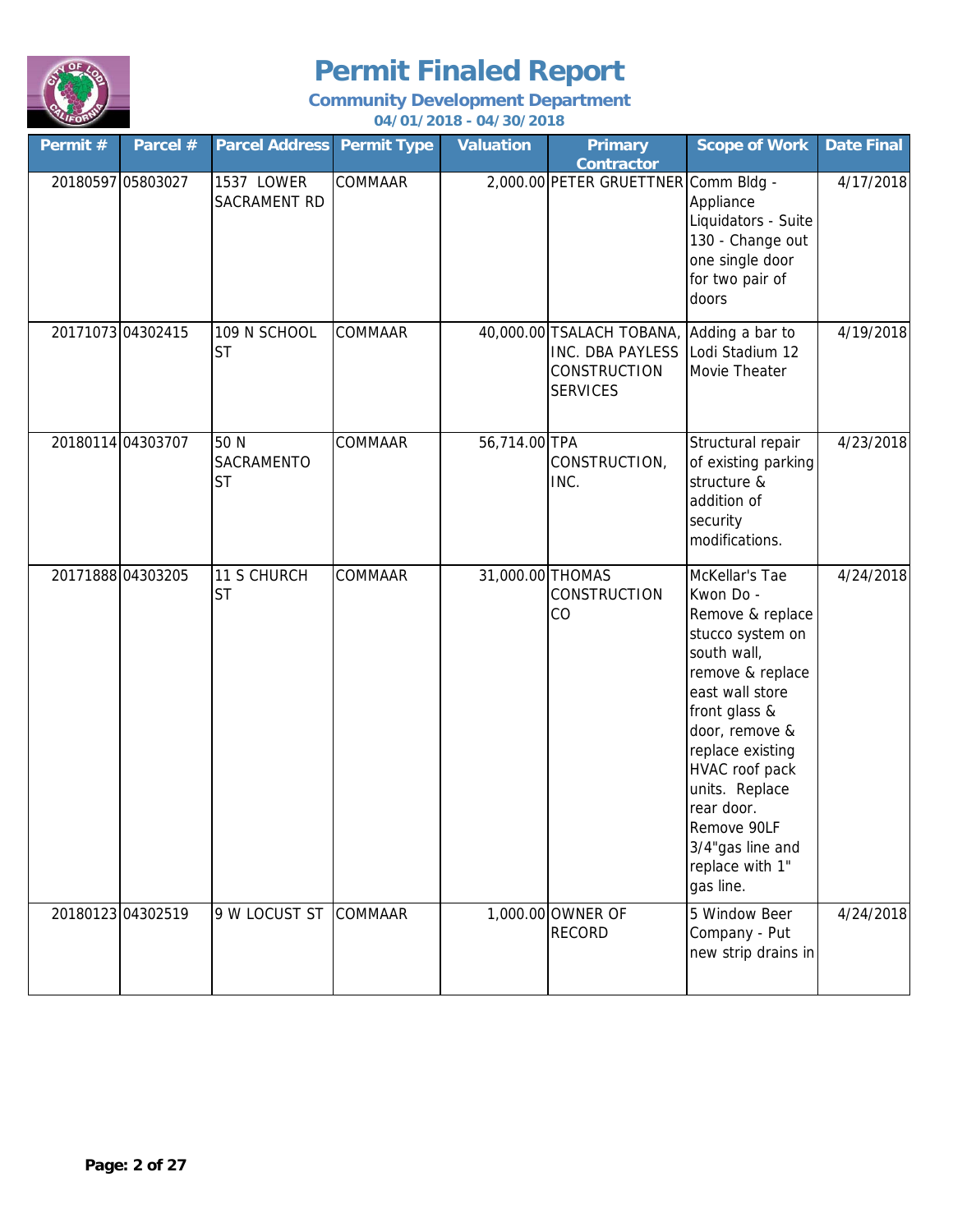

| Permit #          | Parcel # | <b>Parcel Address Permit Type</b>  |         | <b>Valuation</b> | <b>Primary</b><br><b>Contractor</b>                                            | <b>Scope of Work</b>                                                                                                                                                                                                                                                                                            | Date Final |
|-------------------|----------|------------------------------------|---------|------------------|--------------------------------------------------------------------------------|-----------------------------------------------------------------------------------------------------------------------------------------------------------------------------------------------------------------------------------------------------------------------------------------------------------------|------------|
| 20180179 06217001 |          | 1825 S CHURCH COMMAAR<br><b>ST</b> |         | 1,000.00 TNT     | CONSTRUCTION                                                                   | Building 12 -<br>Dryrot repair at<br>Balcony 7 (Work<br>started without a<br>permit (See Stop<br>Work notice dated<br>10/2/2017)                                                                                                                                                                                | 4/24/2018  |
| 20172754 03107037 |          | 1200 W VINE ST COMMAAR             |         |                  | 20,000.00 LARRY CORONA<br>CONSTRUCTION,<br>INC.                                | Suite A - Lodi<br>Health Lab -<br>Provide service<br>space for new<br>walk-in<br>refrigerator.<br>Work to include<br>demolition of<br>interior wallls,<br>acoustical ceiling,<br>& electrical. New<br>work to include<br>new ceilings,<br>finishes, &<br>strctural to<br>support new<br>space<br>configuration. | 4/24/2018  |
| 20170105 04148005 |          | 505 PIONEER<br>DR                  | COMMAAR |                  | 11,058.00 CONSTRUCTION<br>WORKS, INC. dba<br><b>PLASTERING</b><br><b>WORKS</b> | Bldg #12 - Stucco<br>exterior over<br>existing wood<br>siding                                                                                                                                                                                                                                                   | 4/30/2018  |
| 20170106 04148005 |          | 505 PIONEER<br><b>DR</b>           | COMMAAR |                  | 10,020.00 CONSTRUCTION<br>WORKS, INC. dba<br>PLASTERING<br><b>WORKS</b>        | Bldg #13 - Stucco<br>exterior over<br>existing wood<br>siding                                                                                                                                                                                                                                                   | 4/30/2018  |
| 20180680 04916017 |          | 710 S BECKMAN COMMTI<br><b>RD</b>  |         |                  | 500.00 OWNER OF<br><b>RECORD</b>                                               | Cabana Winery -<br>Change of use<br>from office to<br>wine tasting room<br>in Suite C and<br>from Storage to<br>Wine Making in<br>Suite D.                                                                                                                                                                      | 4/11/2018  |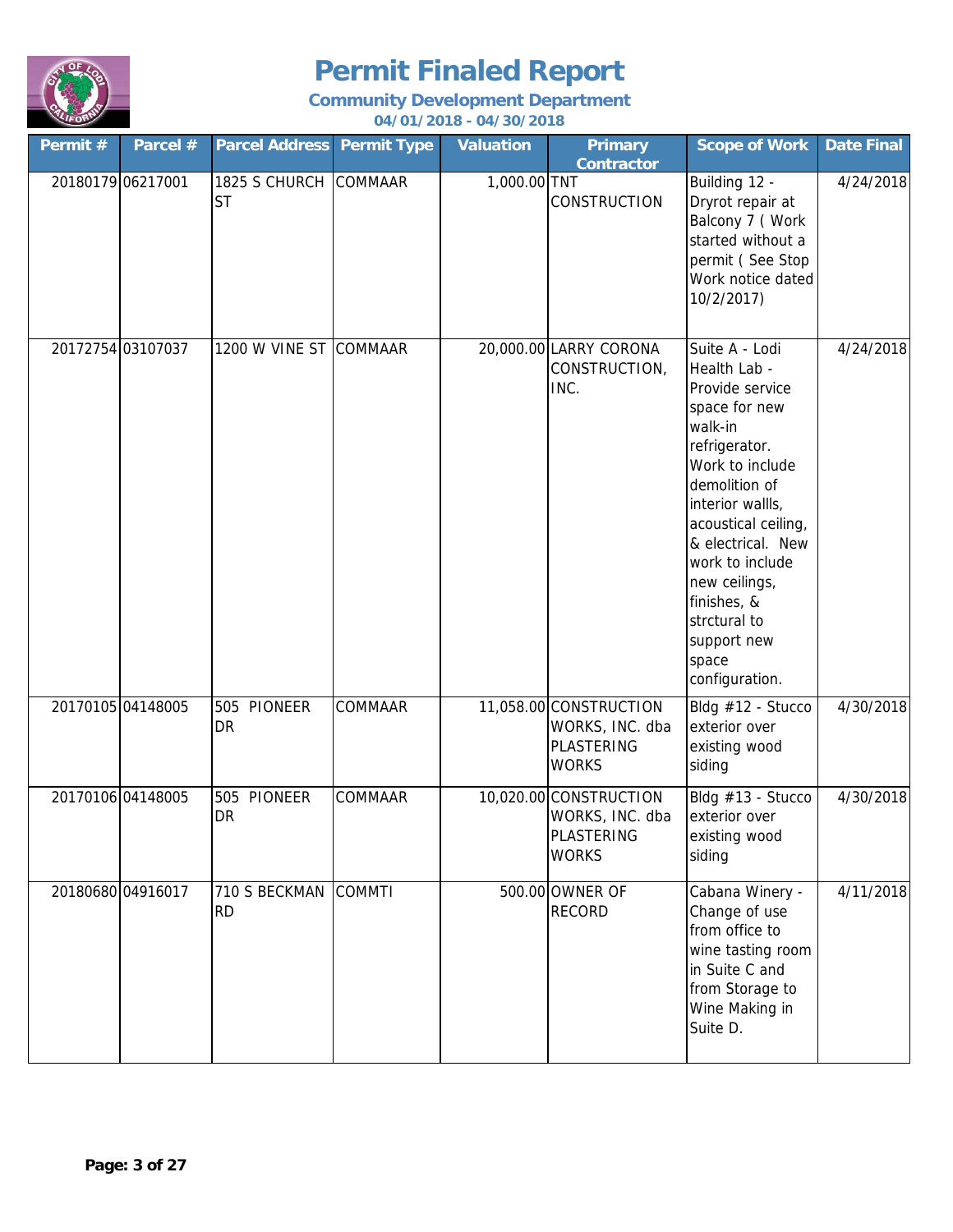

| Permit #          | Parcel # | <b>Parcel Address Permit Type</b>      |                 | <b>Valuation</b> | <b>Primary</b><br><b>Contractor</b>         | <b>Scope of Work</b>                                                                                                                                              | <b>Date Final</b> |
|-------------------|----------|----------------------------------------|-----------------|------------------|---------------------------------------------|-------------------------------------------------------------------------------------------------------------------------------------------------------------------|-------------------|
| 20180418 06241016 |          | 2429 S<br><b>STOCKTON ST</b>           | <b>COMMTI</b>   |                  | 500.00 OWNER OF<br><b>RECORD</b>            | Located at 2441 S<br>Stockton St -<br>Riaza Wines -<br>Tenant<br>Improvement -<br>Change of use<br>from S-1 to B                                                  | 4/12/2018         |
| 20180191 04304505 |          | 6 W OAK ST                             | <b>COMMTI</b>   |                  | 12,500.00 S E A COMPANY                     | @ 10 W. Oak St.-<br>Tenant<br>Improvement -<br>West Oak Nosh -<br>Restaurant/Bar -<br>remove existing<br>store front<br>windows &<br>replace with rollup<br>doors | 4/12/2018         |
| 20180565 04303707 |          | 50 N<br><b>SACRAMENTO</b><br><b>ST</b> | <b>COMMTI</b>   |                  | 500.00 EAGLE<br>CONSTRUCTION                | Located at 25 E<br>Pine St - Village<br>Adult Day Care -<br>Comm TI -<br>Change of use<br>from B to 14                                                            | 4/24/2018         |
| 20172474 03517611 |          | 221 N LOMA DR                          | <b>ELECSERV</b> |                  | 3,000.00 NEXUS ENERGY<br><b>SYSTEMS INC</b> | Upgrade 100 amp<br>service panel to<br>125 amp. Same<br>location                                                                                                  | 4/4/2018          |
| 20172471 04930015 |          | 1378 E. TURNER ELECSERV<br>RD, SUITE E |                 | 5,000.00 TOKAY   | DEVELOPMENT,<br>INC.                        | Suite E - Install<br>new electrical<br>meter & panel -<br>100 amp service.                                                                                        | 4/12/2018         |
| 20172096 04302517 |          | 9 W LOCUST ST ELECSERV                 |                 |                  | 3,500.00 DALLAS DEAN<br><b>KORT</b>         | Comm Bldg -<br>Remove existing<br>100 amp 3 phase<br>panel and install<br>200 amp 3 phase<br>panel.                                                               | 4/25/2018         |
| 20171999 04313013 |          | 412 E WALNUT<br><b>ST</b>              | <b>ELECSERV</b> |                  | 1,600.00 MISSION ELECTRIC Remove 100 amp    | panel Install 200<br>amp panel                                                                                                                                    | 4/26/2018         |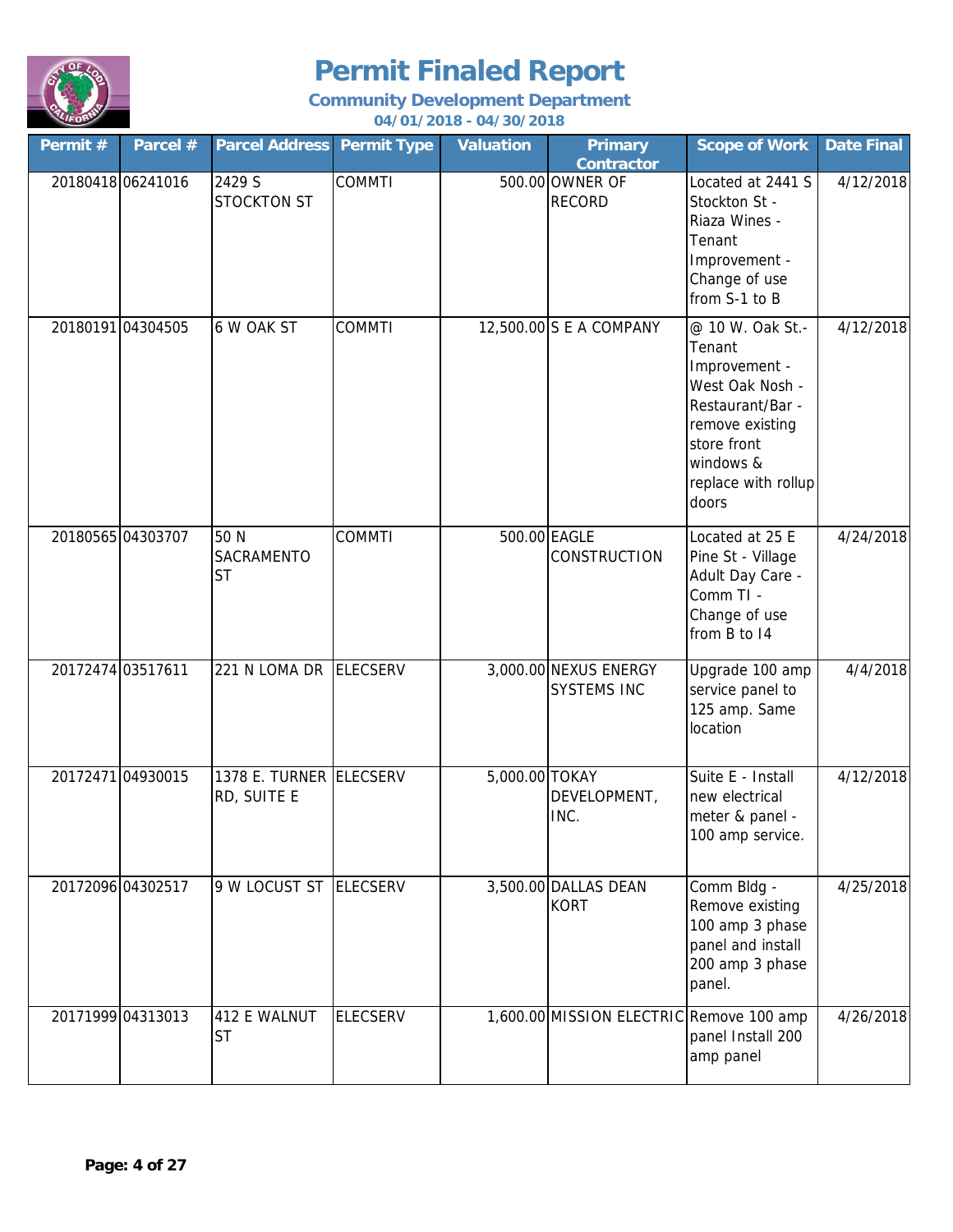

| Permit #          | Parcel #          | <b>Parcel Address</b>        | <b>Permit Type</b> | <b>Valuation</b> | <b>Primary</b><br><b>Contractor</b>                                   | <b>Scope of Work</b>                                                                                      | <b>Date Final</b> |
|-------------------|-------------------|------------------------------|--------------------|------------------|-----------------------------------------------------------------------|-----------------------------------------------------------------------------------------------------------|-------------------|
| 20170904 03712061 |                   | 605 W<br><b>LOCKEFORD ST</b> | <b>ELECSERV</b>    |                  | 3,000.00 DALLAS DEAN<br><b>KORT</b>                                   | Upgrade existing<br>100 amp panel to<br>200 amp and<br>relocate. Add<br>circuits to existing<br>sub panel | 4/30/2018         |
|                   | 20171847 04508008 | 825 S LEE AV                 | <b>ELECSERV</b>    |                  | 3,000.00 JOHNSON<br><b>ELECTRIC &amp;</b><br><b>CONTROLS</b>          | Replace existing<br>125 amp panel<br>with 200 amp<br>panel (same<br>location)                             | 4/30/2018         |
| 20173033 05856051 |                   | 2453 IVORY LN                | <b>EQUIP</b>       |                  | 10,800.00 WARREN'S<br><b>HEATING &amp; AIR</b><br><b>CONDITIONING</b> | Replace existing<br>HVAC split system<br>like for like                                                    | 4/2/2018          |
| 20180617 06007001 |                   | 1806<br><b>COLOMBARD CI</b>  | <b>EQUIP</b>       |                  | 1,458.00 CALIFORNIA<br><b>DELTA</b><br>MECHANICAL                     | Replace Water<br>Heater in garage<br>like for like                                                        | 4/3/2018          |
| 20180363 05826004 |                   | 1518<br>TIMBERLAKE CI        | <b>EQUIP</b>       |                  | 20,181.00 HONEYS AIR INC                                              | Replace HVAC<br>split system. Like<br>for like                                                            | 4/3/2018          |
| 20172019 04524035 |                   | 730 S SCHOOL<br><b>ST</b>    | <b>EQUIP</b>       |                  | 2,400.00 OWNER OF<br><b>RECORD</b>                                    | Replace HVAC<br>package unit on<br>ground                                                                 | 4/4/2018          |
|                   | 20180765 05836018 | 1807 ORCHIS<br>CT            | <b>EQUIP</b>       |                  | 1,900.00 BEST PLUMBING                                                | Replace Water<br>Heater in garage<br>like for like                                                        | 4/4/2018          |
|                   | 20180803 05862032 | <b>1918 S MILLS</b><br>#1 AV | <b>EQUIP</b>       |                  | $1,400.00$ R C PLUMBING                                               | Located at<br>Apartment 1 -<br>Replace Water<br>Heater outside in<br>closet                               | 4/5/2018          |
|                   | 20180762 03505009 | 1918 AYERS AV EQUIP          |                    |                  | 8,037.00 GRIZZLY<br><b>MECHANICAL</b><br><b>SERVICES</b>              | Change out roof<br>top package<br>HVAC unit                                                               | 4/5/2018          |
|                   | 20180719 05836007 | 2235<br>MANZANITA CT         | <b>EQUIP</b>       |                  | 7,800.00 LODI SERVICE<br><b>HEATING &amp;</b><br>COOLING              | HVAC change out -<br>same location<br>furnace in garage,<br>AC in yard                                    | 4/5/2018          |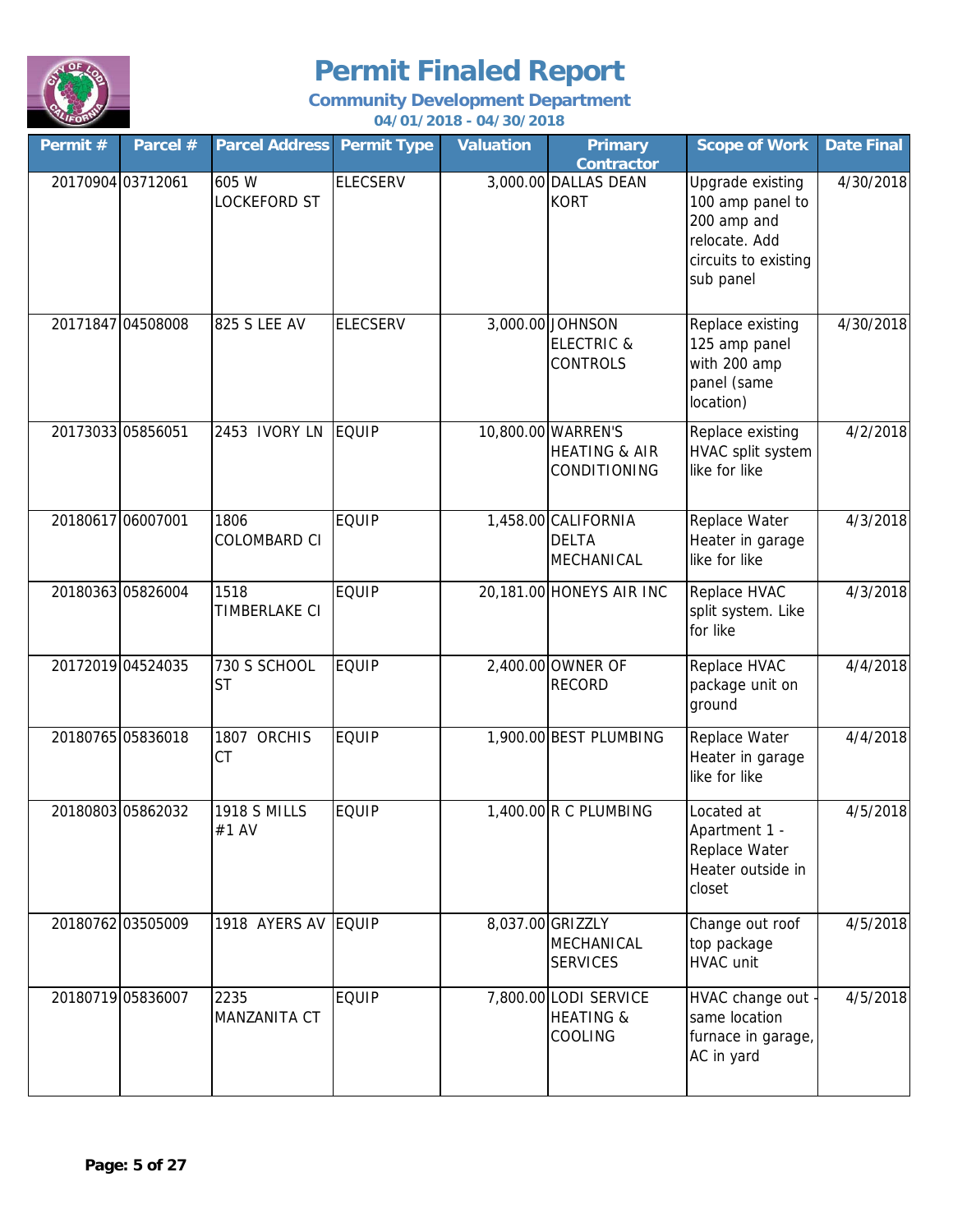

| Permit#           | Parcel #          | <b>Parcel Address Permit Type</b> |              | <b>Valuation</b> | <b>Primary</b><br><b>Contractor</b>                                | <b>Scope of Work</b>                                                                                                                                 | <b>Date Final</b> |
|-------------------|-------------------|-----------------------------------|--------------|------------------|--------------------------------------------------------------------|------------------------------------------------------------------------------------------------------------------------------------------------------|-------------------|
|                   | 20172632 06237048 | 501 SWALLOW<br>LN                 | <b>EQUIP</b> |                  | 9,777.00 HONEYS AIR INC                                            | Replace HVAC like<br>for like split<br>system.                                                                                                       | 4/5/2018          |
|                   | 20172598 05862010 | <b>1915 S MILLS</b><br>#2 AV      | <b>EQUIP</b> |                  | 1,600.00 JOHN PACELLI                                              | Located in Unit<br>#2 Replace<br>tub/shower in<br>both bathrooms                                                                                     | 4/5/2018          |
| 20172865 06227054 |                   | 132 MULBERRY<br>CI                | <b>EQUIP</b> |                  | 7,100.00 R D L INC DBA MC<br><b>LAUGHLIN AIR</b>                   | Change out same<br>for smae HVAC<br>packaged unit on<br>roof                                                                                         | 4/5/2018          |
| 20180503 06225015 |                   | 310 AUDUBON<br>DR                 | <b>EQUIP</b> |                  | 1,800.00 ASAP ELECTRIC                                             | Replace 100 amp<br>panel with 100<br>amp (same<br>location)                                                                                          | 4/5/2018          |
|                   | 20180230 04504022 | 613 S PLEASANT EQUIP<br>AV        |              |                  | $6,800.00$ R D L INC DBA MC<br><b>LAUGHLIN AIR</b>                 | <b>HVAC</b> replace<br>existing package<br>unit on ground                                                                                            | 4/6/2018          |
|                   | 20180598 03314306 | 916 SYLVIA DR                     | <b>EQUIP</b> | 7,950.00 B & W   | MECHANICAL INC                                                     | HVAC replace split<br>system. like for<br>like furnace in<br>closet Ac outside                                                                       | 4/9/2018          |
| 20180737 03721026 |                   | 514 W LOCUST<br><b>ST</b>         | <b>EQUIP</b> |                  | 12,300.00 TOKAY HEATING<br><b>AND AIR</b><br><b>CONDITIONING</b>   | HVAC replace like<br>for like. AC on<br>ground furnace in<br>garage.                                                                                 | 4/10/2018         |
|                   | 20180728 06241016 | 2429 S<br><b>STOCKTON ST</b>      | <b>EQUIP</b> |                  | 600.00 JAMES GALARNEAU<br>ELECTRIC, INC.<br>dba JG<br>CONSTRUCTION | Located at 2441 S<br>Stockton St -<br>Comm Bldg -<br>Riaza Wine -<br>Install 3-3 phase,<br>30 amp electrical<br>outlet, 1-20 single<br>phase outlet. | 4/10/2018         |
| 20180764 03721011 |                   | 105 N<br><b>HUTCHINS ST</b>       | <b>EQUIP</b> |                  | 800.00 PHIL AND PAUL'S<br>PLUMBING                                 | Replace 3inch 90<br>degree long<br>sweep with new<br>90. Replace tub<br>waste and<br>overflow in<br>ceiling.                                         | 4/10/2018         |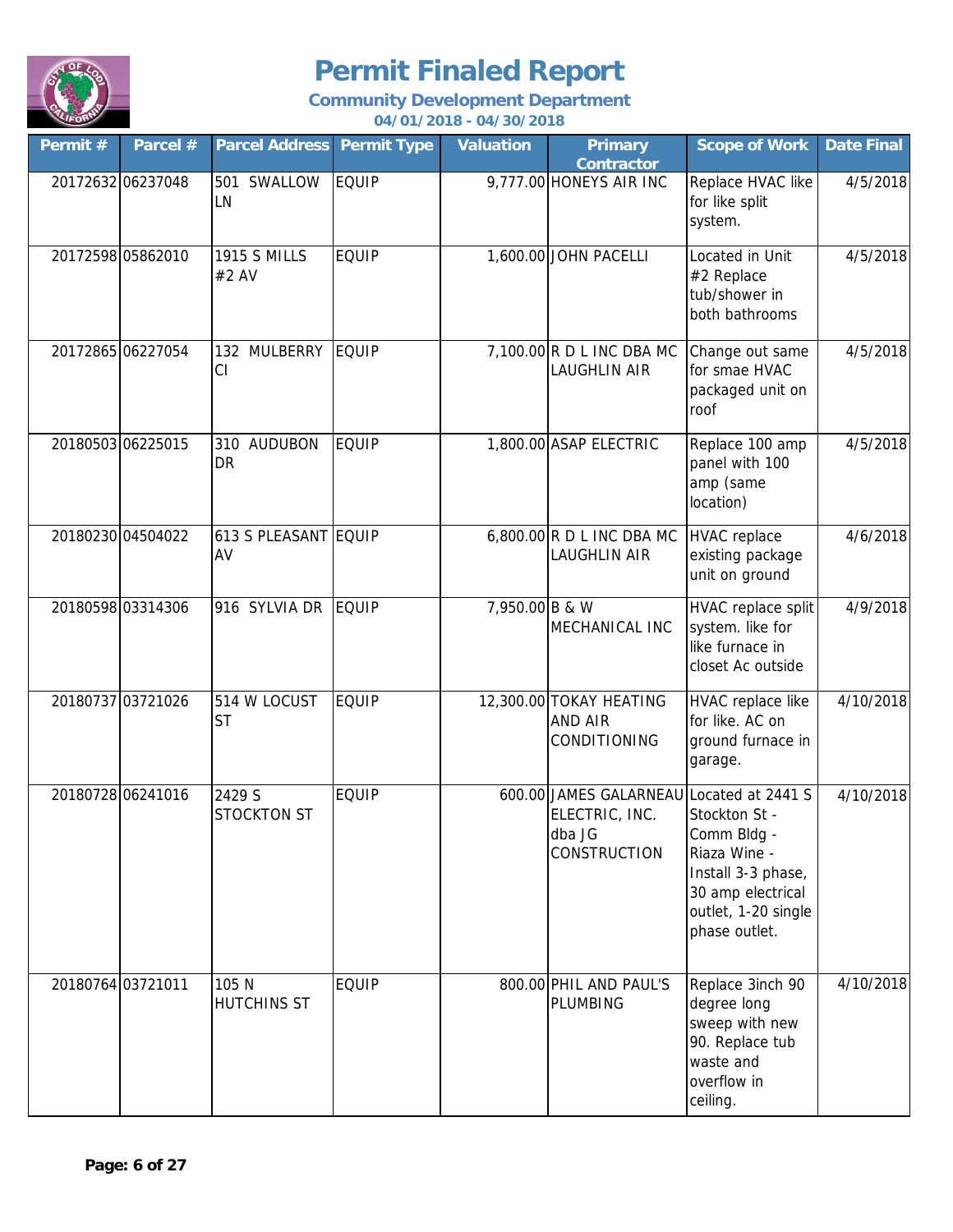

| Permit #          | Parcel #          | <b>Parcel Address Permit Type</b>  |              | <b>Valuation</b> | <b>Primary</b><br><b>Contractor</b>                       | <b>Scope of Work</b>                                                                                                                                                   | Date Final |
|-------------------|-------------------|------------------------------------|--------------|------------------|-----------------------------------------------------------|------------------------------------------------------------------------------------------------------------------------------------------------------------------------|------------|
| 20180547          |                   |                                    | <b>EQUIP</b> |                  | 3,000.00 ELLIOTT HOMES<br><b>INC</b>                      | Located in the<br>public right of way<br>at the rear of<br>1833 Larkspur Ln<br>(on Westgate<br>Drive) Install 30<br>amp electrical<br>panel on irrigation<br>pedestal. | 4/10/2018  |
| 20180548          |                   |                                    | <b>EQUIP</b> |                  | 3,000.00 ELLIOTT HOMES<br><b>INC</b>                      | Located in the<br>public right of way<br>at the rear of<br>2000 Van Ruiten<br>Dr (on Century<br>Blvd) Install 30<br>amp electrical<br>panel on irrigation<br>pedestal. | 4/10/2018  |
|                   | 20180449 04745017 | 520 S<br><b>CHEROKEE LN</b>        | <b>EQUIP</b> |                  | 5,000.00 JOHN B HUNT                                      | Replace 4"<br>Sanitary sewer<br>line with 6"<br>Sanitary sewer<br>line at Norhwest<br>corner of building                                                               | 4/11/2018  |
|                   | 20180835 04709020 | 1227 LIEBIG ST EQUIP               |              |                  | 1,000.00 OWNER OF<br><b>RECORD</b>                        | Replace Water<br>Heater in garage                                                                                                                                      | 4/11/2018  |
| 20180911 03909307 |                   | KIRKWOOD EQUIP<br>943<br><b>DR</b> |              |                  | 5,000.00 ARROW TECH<br><b>HEATING &amp;</b><br>COOLING    | Change out HVAC<br>package unit on<br>roof                                                                                                                             | 4/12/2018  |
|                   | 20180186 06203048 | 1627<br>SARATOGA WY                | <b>EQUIP</b> | 2,746.00 HOYT    | MECHANICAL                                                | Duplex located at<br>301 Mendocino<br>Way -<br>Change out<br>HVAC package<br>unit on roof. Like<br>for like.                                                           | 4/12/2018  |
|                   | 20180342 01527024 | 2324 EILERS LN EQUIP               |              |                  | 6,996.00 BELL BROTHER'S<br><b>HEATING AND AIR</b><br>INC. | Install entirely<br>new duct system,<br>more that 40' R-8                                                                                                              | 4/12/2018  |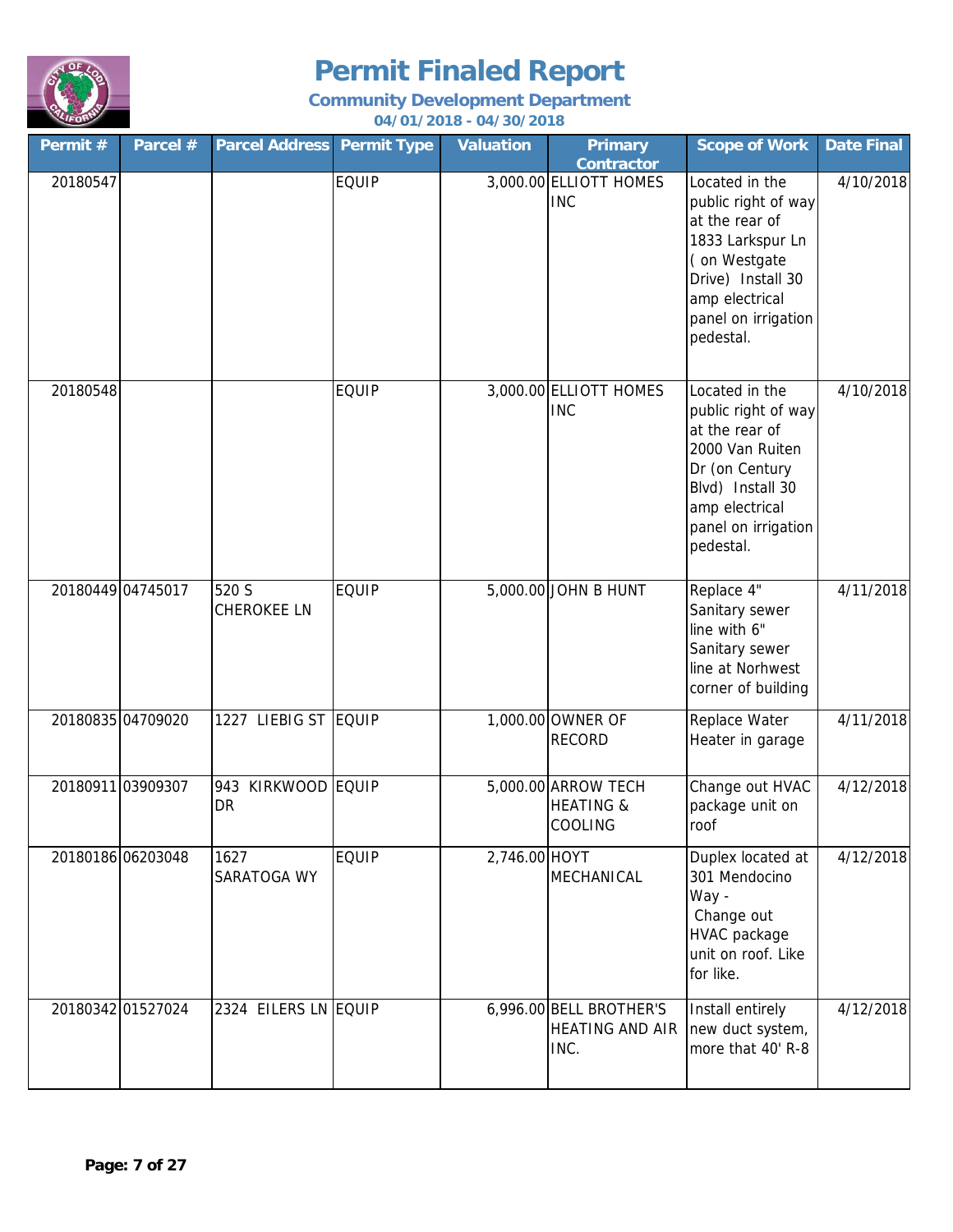

| Permit #          | Parcel #          | <b>Parcel Address</b>            | <b>Permit Type</b> | <b>Valuation</b> | <b>Primary</b><br><b>Contractor</b>                                                | <b>Scope of Work</b>                                                                                          | <b>Date Final</b> |
|-------------------|-------------------|----------------------------------|--------------------|------------------|------------------------------------------------------------------------------------|---------------------------------------------------------------------------------------------------------------|-------------------|
|                   | 20171304 03902004 | 1026 LAUREL<br>AV                | <b>EQUIP</b>       |                  | 13,879.00 DEREK SAWYERS<br><b>SMART SNERGY</b><br><b>HEATING &amp; AIR</b><br>INC. | Replace furnace<br>and AC split<br>system like for like                                                       | 4/12/2018         |
|                   | 20172293 03918132 | 836 BEL AIR CT EQUIP             |                    |                  | 300.00 ACACIA M & E,<br>INC.                                                       | Replace breaker<br>and GFI outside.                                                                           | 4/16/2018         |
|                   | 20180758 02724008 | 300 LELAND CT EQUIP              |                    |                  | 4,550.00 BAKERS HEATING<br>& AIR                                                   | Replace<br>condenser and<br>coil only, outside<br>closet and on<br>ground.                                    | 4/16/2018         |
| 20180772 02957001 |                   | 991 HARVEST<br><b>CROSSIN ST</b> | <b>EQUIP</b>       |                  | 1,000.00 GRUPE HOMES                                                               | <b>Temporary Power</b><br>pole with 100 amp<br>panel.                                                         | 4/17/2018         |
|                   | 20180788 04109021 | 424<br><b>MATTHEW</b><br>PZ      | <b>EQUIP</b>       |                  | 2,500.00 PHIL AND PAUL'S<br>PLUMBING                                               | Replace<br>approximately 45<br>feet of sewer line<br>from house to City<br>easement                           | 4/17/2018         |
|                   | 20180800 03730050 | 419 W LODI AV                    | <b>EQUIP</b>       |                  | 25,500.00 ADVANCE<br><b>HEATING &amp; AIR</b><br><b>CONTRACTORS</b>                | Comm Bldg - Jack<br>In The Box -<br>Replace 3 HVAC<br>roofmount<br>package units<br>with all new<br>ductwork. | 4/17/2018         |
| 20180394 03116011 |                   | 718 PARK ST                      | <b>EQUIP</b>       |                  | 11,500.00 HONEYS AIR INC                                                           | Replace existing<br>HVAC with a 2.5<br>ton package unit<br>and duct<br>replacement.                           | 4/17/2018         |
|                   | 2016038804311208  | 23 N CENTRAL<br>AV               | <b>EQUIP</b>       |                  | 6,400.00 DEREK SAWYERS<br><b>SMART SNERGY</b><br><b>HEATING &amp; AIR</b><br>INC.  | Replace A/C unit<br>only on ground                                                                            | 4/18/2018         |
|                   | 20171768 03938008 | 848 N HAM LN                     | <b>EQUIP</b>       | 2,834.00 HOYT    | MECHANICAL                                                                         | Change out 2.5<br>ton gas pac HVAC<br>located on the<br>roof                                                  | 4/18/2018         |
|                   | 20172541 06022011 | 1115<br>WIMBLEDON DR             | <b>EQUIP</b>       |                  | 14,000.00 J R PUTMAN INC.                                                          | Change out HVAC<br>split system like<br>for like                                                              | 4/18/2018         |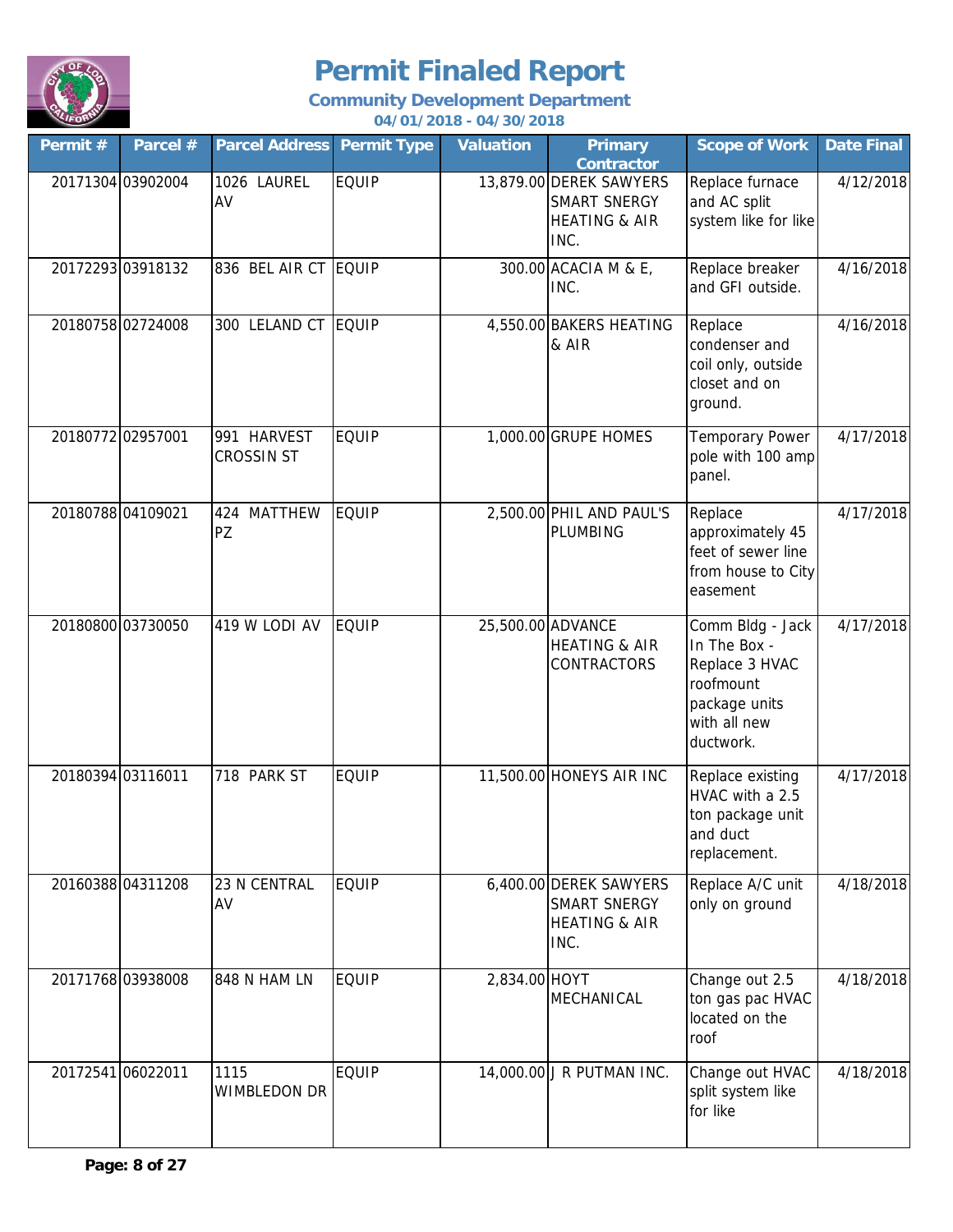

| Permit #          | Parcel #          | <b>Parcel Address Permit Type</b>    |              | <b>Valuation</b> | <b>Primary</b><br><b>Contractor</b>                                                | <b>Scope of Work</b>                                                                | <b>Date Final</b> |
|-------------------|-------------------|--------------------------------------|--------------|------------------|------------------------------------------------------------------------------------|-------------------------------------------------------------------------------------|-------------------|
| 20180514 06267011 |                   | 1819<br>CHEROKEE #43<br>LN           | <b>EQUIP</b> |                  | 5,975.00 TOKAY HEATING<br>AND AIR<br>CONDITIONING                                  | #43 - Replace<br>HVAC package<br>unit on roof                                       | 4/18/2018         |
|                   | 20180359 04743012 | 930 WOODROW EQUIP<br><b>ST</b>       |              |                  | 4,800.00 TOKAY HEATING<br>AND AIR<br>CONDITIONING                                  | <b>HVAC</b> replace<br>furnace only<br>located in closet.                           | 4/18/2018         |
|                   | 20180023 06036056 | 2250<br><b>SCARBOROUGH</b><br>#27 DR | <b>EQUIP</b> |                  | 8,706.00 ALL AIR INC. DBA<br>ALL AIR HEATING<br>& AIR<br>CONDITIONING              | Replace split<br>system like for<br>like.                                           | 4/18/2018         |
|                   | 20180957 03522007 | 1443 HOLLY DR EQUIP                  |              |                  | 1,700.00 HENDERSON<br>BROS. CO. INC.                                               | Replace Water<br>Heater in house.                                                   | 4/18/2018         |
|                   | 20180450 06225046 | 210 VINEYARD<br><b>DR</b>            | <b>EQUIP</b> |                  | 12,217.00 ALL AIR INC. DBA<br>ALL AIR HEATING<br>& AIR<br>CONDITIONING             | Replace package<br>unit like for like on<br>roof                                    | 4/19/2018         |
|                   | 20172463 03707215 | 124 S SUNSET<br>DR                   | <b>EQUIP</b> |                  | 5,885.00 Mainline Plumbing                                                         | Replace sewer<br>main 65 LF in<br>backyard                                          | 4/19/2018         |
|                   | 20180956 05748014 | 1080 W<br><b>BRADFORD CI</b>         | <b>EQUIP</b> |                  | 1,300.00 MCKENZIE<br><b>PLUMBING</b>                                               | Replace Water<br>Heater in garage                                                   | 4/20/2018         |
|                   | 20180679 03909404 | 1918<br>EDGEWOOD DR                  | <b>EQUIP</b> |                  | 17,300.00 SUPERIOR ELEC. &<br><b>REFRIGERATION</b><br>INC., dba<br>SUPERIOR ENERGY | Change out (2)<br>HVAC split system<br>like for like                                | 4/23/2018         |
|                   | 20180580 05830003 | 1621 CAMPHOR EQUIP<br><b>WY</b>      |              | 1,200.00 B & W   | MECHANICAL INC                                                                     | Replace Water<br>Heater in garage                                                   | 4/23/2018         |
|                   | 20180134 06225020 | 403 VINEYARD<br><b>DR</b>            | <b>EQUIP</b> |                  | 11,600.00 TOKAY HEATING<br>AND AIR<br>CONDITIONING                                 | HVA change out<br>package unit on<br>roof.Like for like.<br>Replace all<br>ductwork | 4/24/2018         |
|                   | 20180161 04131034 | 1059 YULONI<br><b>DR</b>             | <b>EQUIP</b> |                  | 4,600.00 TOKAY HEATING<br><b>AND AIR</b><br>CONDITIONING                           | Replace existing<br>furnace in garage<br>with new furnace<br>like for like          | 4/24/2018         |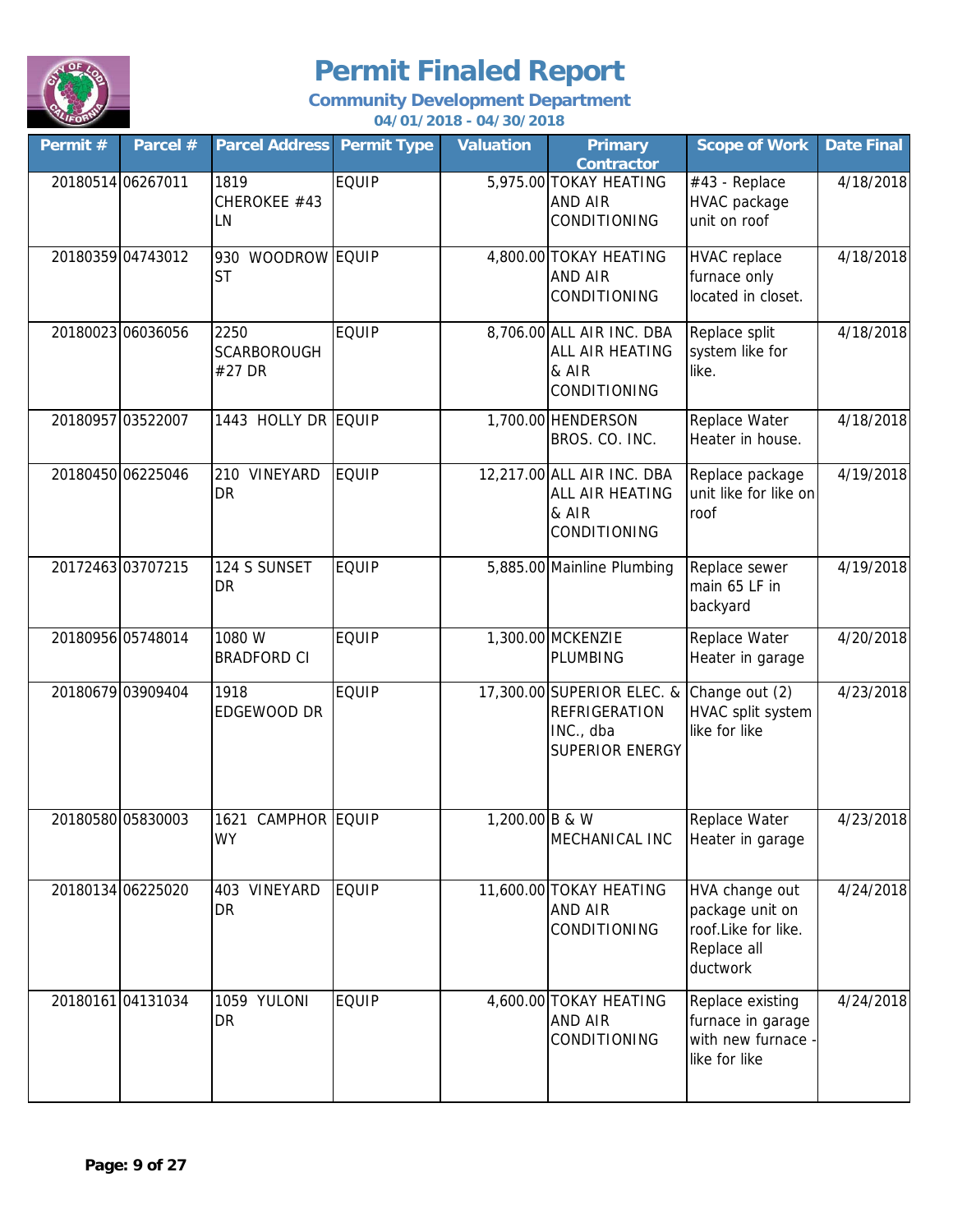

| Permit #          | Parcel #          | <b>Parcel Address Permit Type</b>  |              | <b>Valuation</b> | <b>Primary</b><br><b>Contractor</b>                                    | <b>Scope of Work</b>                                                                                    | <b>Date Final</b> |
|-------------------|-------------------|------------------------------------|--------------|------------------|------------------------------------------------------------------------|---------------------------------------------------------------------------------------------------------|-------------------|
| 20180846 03320039 |                   | 512 CONNIE ST EQUIP                |              |                  | 4,300.00 A S A P HEATING<br>& AIR<br>CONDITIONING                      | Replace furnace<br>and evap coil. in<br>garage                                                          | 4/24/2018         |
| 20180965 03118418 |                   | 708 TAMARACK EQUIP<br><b>DR</b>    |              |                  | 7,000.00 TONY HVAC<br><b>SERVICES</b>                                  | Change out HVAC<br>unit on roof                                                                         | 4/25/2018         |
| 20180567 06016005 |                   | 1434 ARUNDEL<br><b>CT</b>          | EQUIP        |                  | 7,000.00 J & J HEATING &<br>AIR INC.                                   | Remove existing<br>HVAC split system<br>with new split<br>system - furnace<br>in garage, A/C<br>outside | 4/25/2018         |
| 20172549 06225006 |                   | 221<br><b>AUDUBON</b><br><b>DR</b> | <b>EQUIP</b> |                  | 6,500.00 HEATER MAN<br><b>HEATING &amp; AIR</b>                        | Replacing rooftop<br>HVAC package<br>unit                                                               | 4/26/2018         |
| 20180607 03707207 |                   | 135 S<br><b>FAIRMONT AV</b>        | <b>EQUIP</b> |                  | 21,975.00 ALL AIR INC. DBA<br>ALL AIR HEATING<br>& AIR<br>CONDITIONING | <b>HVAC changeout</b><br>split system like<br>for like                                                  | 4/26/2018         |
| 20180854 06219006 |                   | 1801 S<br><b>ACKERMAN DR</b>       | <b>EQUIP</b> |                  | 1,200.00 S R BRAY LLC DBA: Install 200 amp<br>POWER PLUS               | temp power pole.                                                                                        | 4/30/2018         |
|                   | 20172546 03923012 | 611 LOUIE AV                       | <b>EQUIP</b> |                  | 8,784.00 ALL AIR INC. DBA<br>ALL AIR HEATING<br>& AIR<br>CONDITIONING  | Replace HVAC<br>package unit on<br>roof                                                                 | 4/30/2018         |
|                   | 20172851 04931029 | 810 S CLUFF AV FIRE                |              |                  | 0.00 HOUSTON FIRE<br><b>SYSTEMS</b>                                    | Fire sprinkler<br>system for<br>Ductmate<br>Industries, Inc.                                            | 4/2/2018          |
| 20163256 02956004 |                   | 200 HEIRLOOM<br>AV                 | <b>FIRE</b>  |                  | 0.00 BARSOTTI'S FIRE<br><b>PROTECTION</b>                              | Fire Sprinklers for<br>New Single Family<br>Dwelling MP205                                              | 4/4/2018          |
| 20163211 02744007 |                   | 2530<br>CHARDONNAY<br>LN           | <b>FIRE</b>  |                  | 0.00 BARSOTTI'S FIRE<br><b>PROTECTION</b>                              | Fire Sprinklers for<br>New Single Family<br>Dwelling MP3                                                | 4/4/2018          |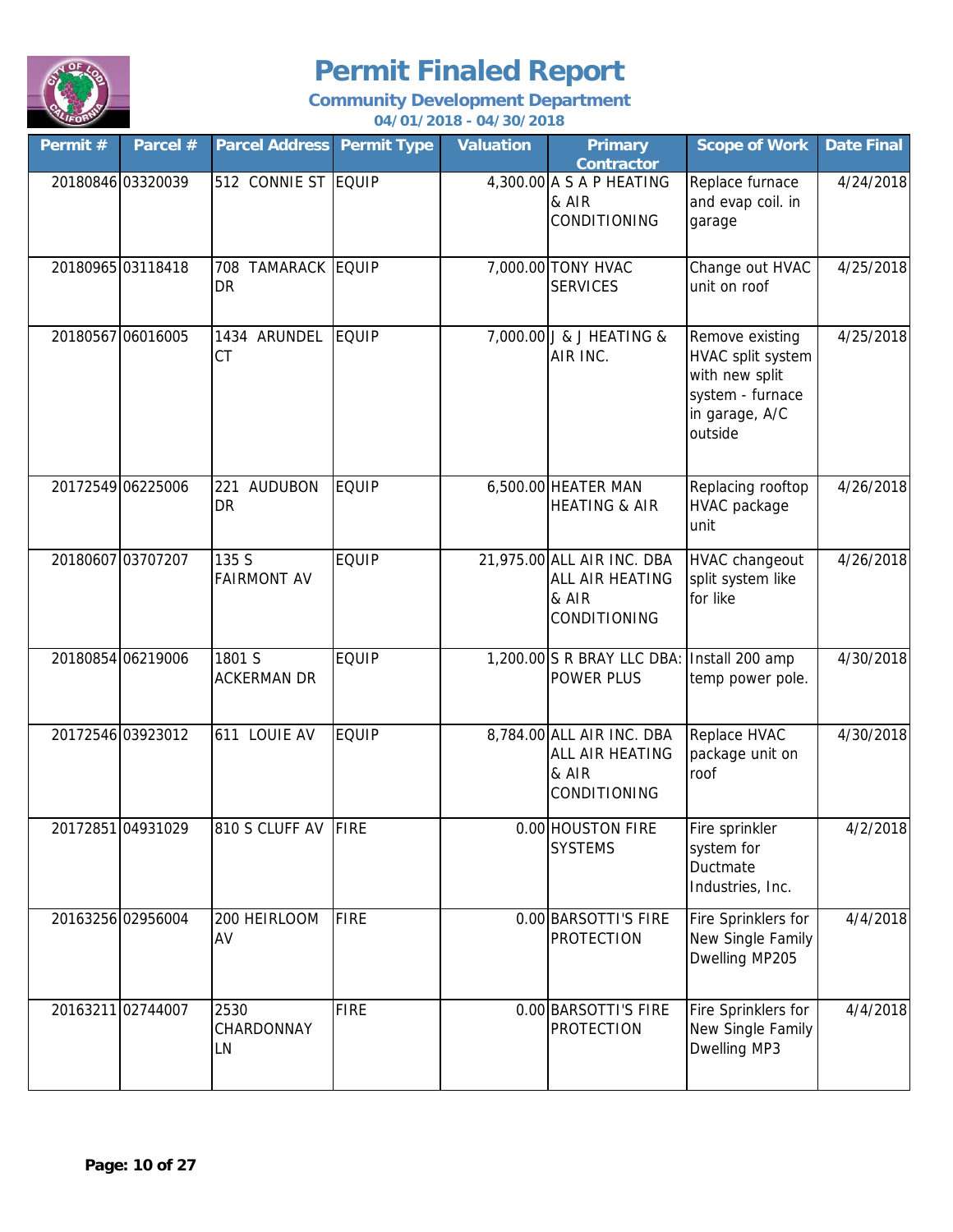

| Permit # | Parcel #          | <b>Parcel Address</b>     | <b>Permit Type</b> | <b>Valuation</b> | <b>Primary</b><br><b>Contractor</b>       | <b>Scope of Work</b>                                                                      | <b>Date Final</b> |
|----------|-------------------|---------------------------|--------------------|------------------|-------------------------------------------|-------------------------------------------------------------------------------------------|-------------------|
|          | 20173002 05869001 | 3018 KORDIA<br>AV         | <b>FIRE</b>        |                  | 0.00 THORPE DESIGN                        | Fire Sprinkler<br>System in New<br>Single Family<br>Dwelling MP1                          | 4/11/2018         |
|          | 20173003 05869023 | 105 BING DR               | <b>FIRE</b>        |                  | 0.00 THORPE DESIGN                        | <b>Install Fire</b><br>Sprinkler System<br>in New Single<br><b>Family Dwelling</b><br>MD2 | 4/12/2018         |
|          | 20173028 05869024 | 111 BING DR               | <b>FIRE</b>        |                  | 0.00 THORPE DESIGN                        | <b>Fire Sprinkler</b><br>System for New<br>Single Family<br>Dwelling MP3                  | 4/17/2018         |
|          | 20173029 05869025 | 117 BING DR               | <b>FIRE</b>        |                  | 0.00 THORPE DESIGN                        | Fire Sprinkler<br>System for New<br>Single Family<br>Dwelling MP2                         | 4/17/2018         |
|          | 20180511 03107037 | 1200 W VINE ST FIRE       |                    |                  | 0.00 CEN CAL FIRE<br><b>SYSTEMS INC</b>   | Comm Bldg -<br>Install dry<br>pendant sprinkler<br>in a cooler box.                       | 4/17/2018         |
|          | 20163213 02744023 | 2531<br>CHARDONNAY<br>LN  | <b>FIRE</b>        |                  | 0.00 BARSOTTI'S FIRE<br><b>PROTECTION</b> | Fire Sprinklers for<br>New Single Family<br>Dwelling MP3                                  | 4/18/2018         |
|          | 20173030 05869031 | 3026 ADRIANA<br>LN        | <b>FIRE</b>        |                  | 0.00 THORPE DESIGN                        | Fire Sprinkler<br>System for new<br>Single Family<br>Dwelling MP3                         | 4/19/2018         |
|          | 20163263 02955009 | 3066 LOMBARD<br><b>ST</b> | <b>FIRE</b>        |                  | 0.00 BARSOTTI'S FIRE<br><b>PROTECTION</b> | Fire Sprinklers for<br>New Single Family<br>Dwelling MP303                                | 4/20/2018         |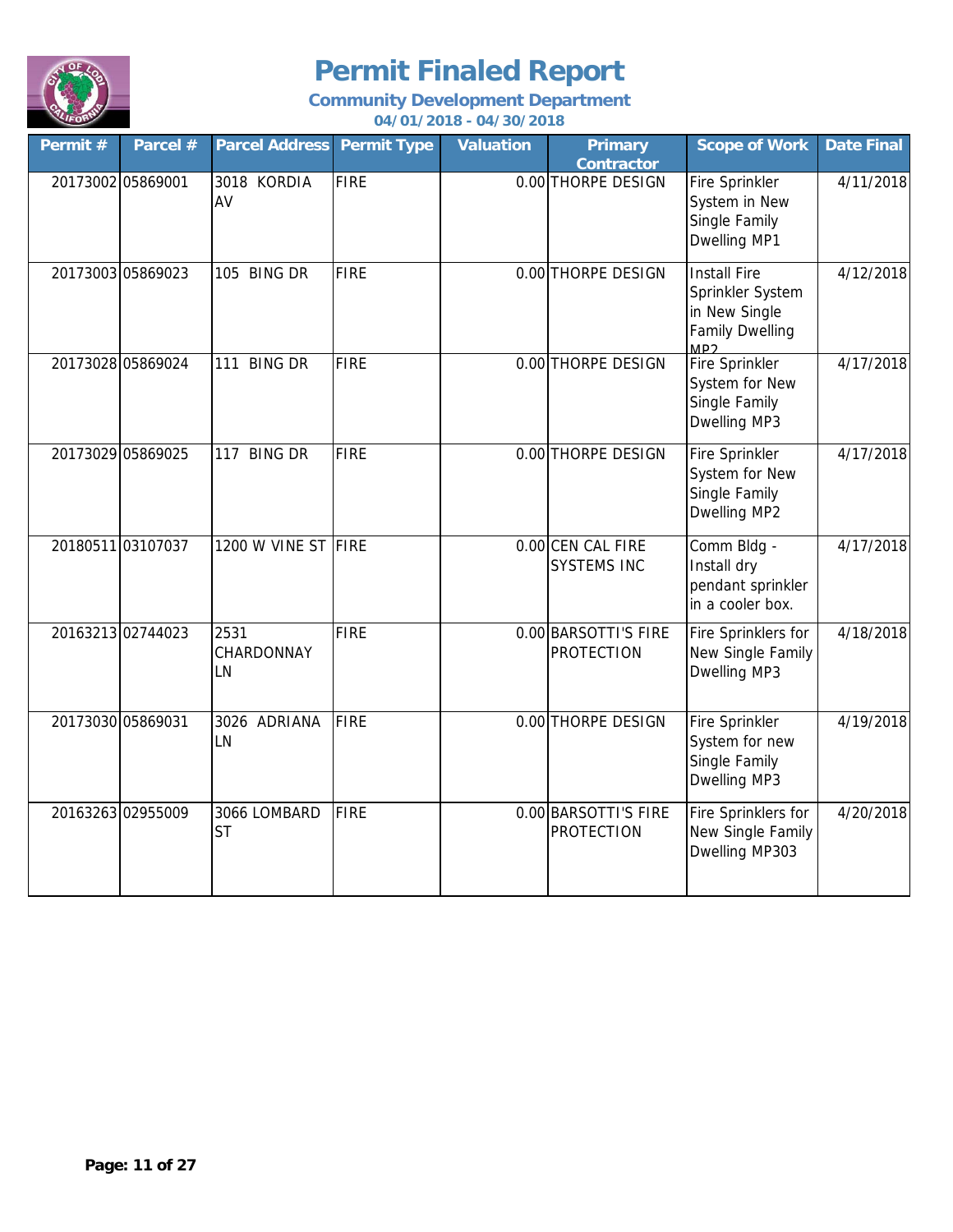

| Permit # | Parcel #          | <b>Parcel Address Permit Type</b> |             | <b>Valuation</b> | <b>Primary</b><br><b>Contractor</b>       | <b>Scope of Work</b>                                                                                                                                                                                                                                                                                                                                                                                 | <b>Date Final</b> |
|----------|-------------------|-----------------------------------|-------------|------------------|-------------------------------------------|------------------------------------------------------------------------------------------------------------------------------------------------------------------------------------------------------------------------------------------------------------------------------------------------------------------------------------------------------------------------------------------------------|-------------------|
|          | 20172476 05513016 | 12751 N<br>THORNTON RD            | <b>FIRE</b> |                  | 0.00 BAY CITIES<br>PYROTECTOR, INC.       | @12745 N.<br>Thornton Road -<br>NCPA -<br>Emergency one-<br>for-one<br>replacement of a<br>Kidde Fenwal Net<br>2000 fire<br>suppression panel<br>with a new<br><b>Fenwal Aris</b><br>Intelligent<br>suppression<br>panel Existing<br>initiating,<br>notification, FM<br>200 suppression,<br>and trim & piping<br>equipment to stay<br>as is. Re-use<br>existing back<br>boxes, wiring &<br>conduits. | 4/20/2018         |
|          | 20173031 05869032 | 3032 ADRIANA<br>LN                | <b>FIRE</b> |                  | 0.00 THORPE DESIGN                        | Fire Sprinkler<br>System for New<br>Single Family<br>Dwelling MP2                                                                                                                                                                                                                                                                                                                                    | 4/20/2018         |
|          | 20163214 02744024 | 2537<br>CHARDONNAY<br>LN          | <b>FIRE</b> |                  | 0.00 BARSOTTI'S FIRE<br><b>PROTECTION</b> | Fire Sprinklers for<br>New Sinlge Family<br>Dwelling MP2                                                                                                                                                                                                                                                                                                                                             | 4/24/2018         |
|          | 20180343 05803024 | 1401 LOWER<br>SACRAMENT RD        | FIRE        |                  | 0.00 ELECTRICAL<br>PROTECTION INC         | Fire alarm<br>installation in a<br>single story retail<br>pad #6 shell<br>building                                                                                                                                                                                                                                                                                                                   | 4/24/2018         |
|          | 20180344 05803026 | 1515 LOWER<br>SACRAMENT RD        | <b>FIRE</b> |                  | 0.00 ELECTRICAL<br>PROTECTION INC         | Fire alarm<br>installation in a<br>single story retail<br>pad #8 shell<br>building                                                                                                                                                                                                                                                                                                                   | 4/24/2018         |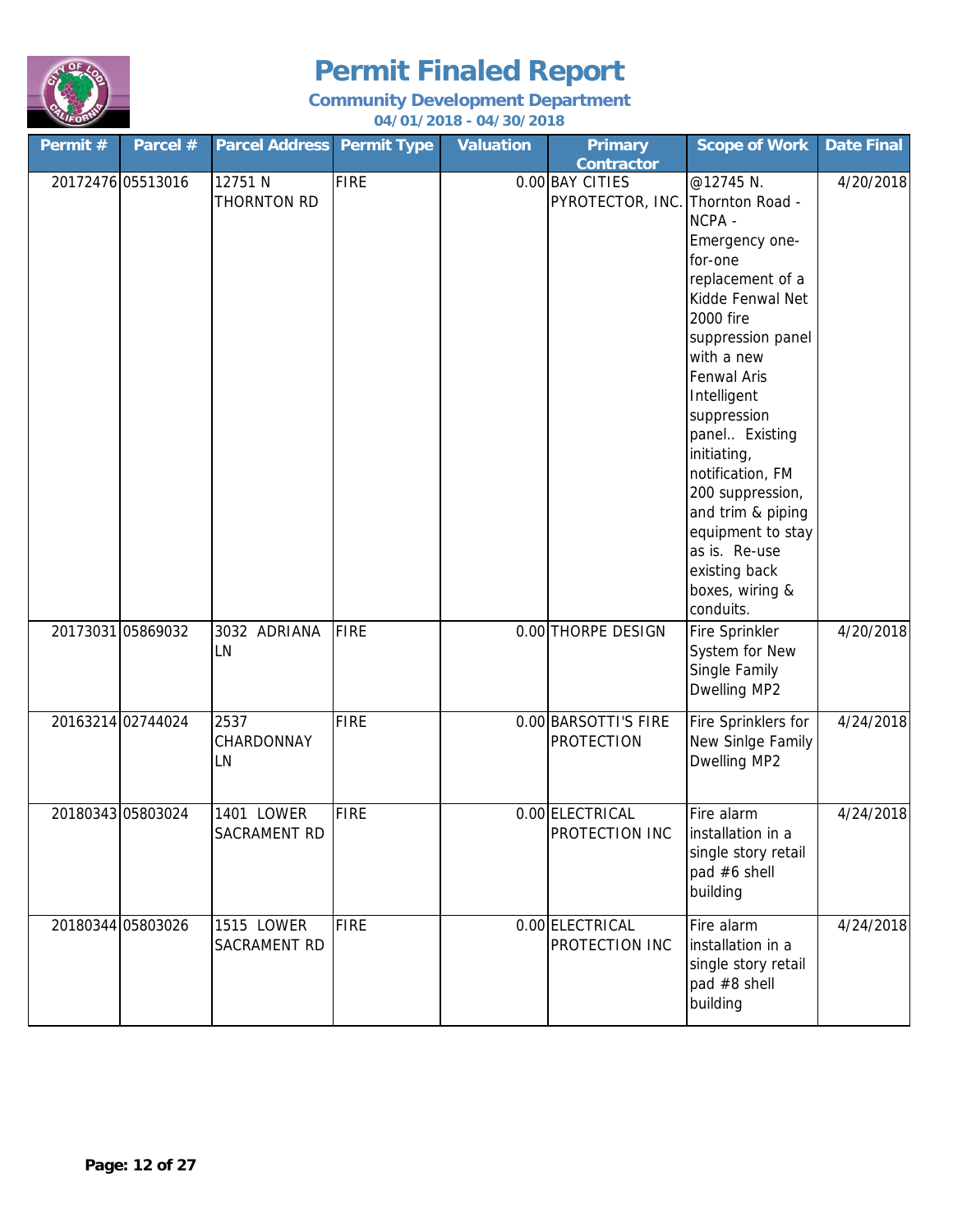

| Permit #          | Parcel #          | <b>Parcel Address</b>                                    | <b>Permit Type</b> | <b>Valuation</b> | <b>Primary</b><br><b>Contractor</b>                                | <b>Scope of Work</b>                                                                                                                           | <b>Date Final</b> |
|-------------------|-------------------|----------------------------------------------------------|--------------------|------------------|--------------------------------------------------------------------|------------------------------------------------------------------------------------------------------------------------------------------------|-------------------|
| 20180654 04303707 |                   | 50 N<br>SACRAMENTO<br><b>ST</b>                          | <b>FIRE</b>        |                  | 0.00 ELECTRICAL<br>PROTECTION INC                                  | @ 25 E. Pine<br>Street - Add pull<br>stations & pull<br>notification. Tie<br>into existing fire<br>alarm system -<br>Village Adult Day<br>Care | 4/24/2018         |
| 20163281 02954012 |                   | 2771 DAZZLER<br><b>ST</b>                                | <b>FIRE</b>        |                  | 0.00 BARSOTTI'S FIRE<br><b>PROTECTION</b>                          | Fire Sprinklers for<br>New Single Family<br>Dwelling MP402                                                                                     | 4/26/2018         |
| 20173032 05869002 |                   | 3024 KORDIA<br>AV                                        | <b>FIRE</b>        |                  | 0.00 THORPE DESIGN                                                 | Fire Sprinkler<br>System for New<br>Single Family<br>Dwelling MP3                                                                              | 4/30/2018         |
|                   | 20180071 02957042 | 2585<br>LOMBARDY CT                                      | <b>NOTBUILD</b>    |                  | 15,000.00 GRUPE HOMES                                              | Sales office<br>parking lot and<br>path of travel for<br>models located at<br><b>Harvest Crossing</b>                                          | 4/6/2018          |
| 20173025 05865004 |                   | 2951 REYNOLDS NOTBUILD<br><b>RANCH</b><br><b>PARKWAY</b> |                    |                  | 18,000.00 HILBERS, INC.,<br><b>DBA BIG S</b><br><b>ASPHALT CO.</b> | Install 600 sq ft<br>shade structure<br>over BBQ area<br>behind clubhouse<br>at Rubicon.                                                       | 4/9/2018          |
| 20172531 03517611 |                   | 221 N LOMA DR PV                                         |                    |                  | 17,000.00 NEXUS ENERGY<br><b>SYSTEMS INC</b>                       | 4.64KW PV<br>System - Panel up<br>grade on Permit<br>20172474.                                                                                 | 4/4/2018          |
| 20180198 03525423 |                   | 24 N CORINTH<br>AV                                       | PV                 |                  | 27,732.00 PETERSEN - DEAN<br><b>INC</b>                            | Install residential<br>roof-mounted PV<br>solar system -<br>6.79 Kw                                                                            | 4/18/2018         |
|                   | 20180730 03914009 | 741<br>MAPLEWOOD<br>DR                                   | PV                 |                  | 28,000.00 1ST LIGHT<br><b>ENERGY INC</b>                           | 7.42 kW PV<br>systesm                                                                                                                          | 4/26/2018         |
|                   | 20180716 04709022 | 1215 LIEBIG ST REROOF                                    |                    |                  | 10,264.00 DAVIS ROOFING                                            | Tear off 2 layers<br>of comp. Install<br>comp,. Cool Roof                                                                                      | 4/2/2018          |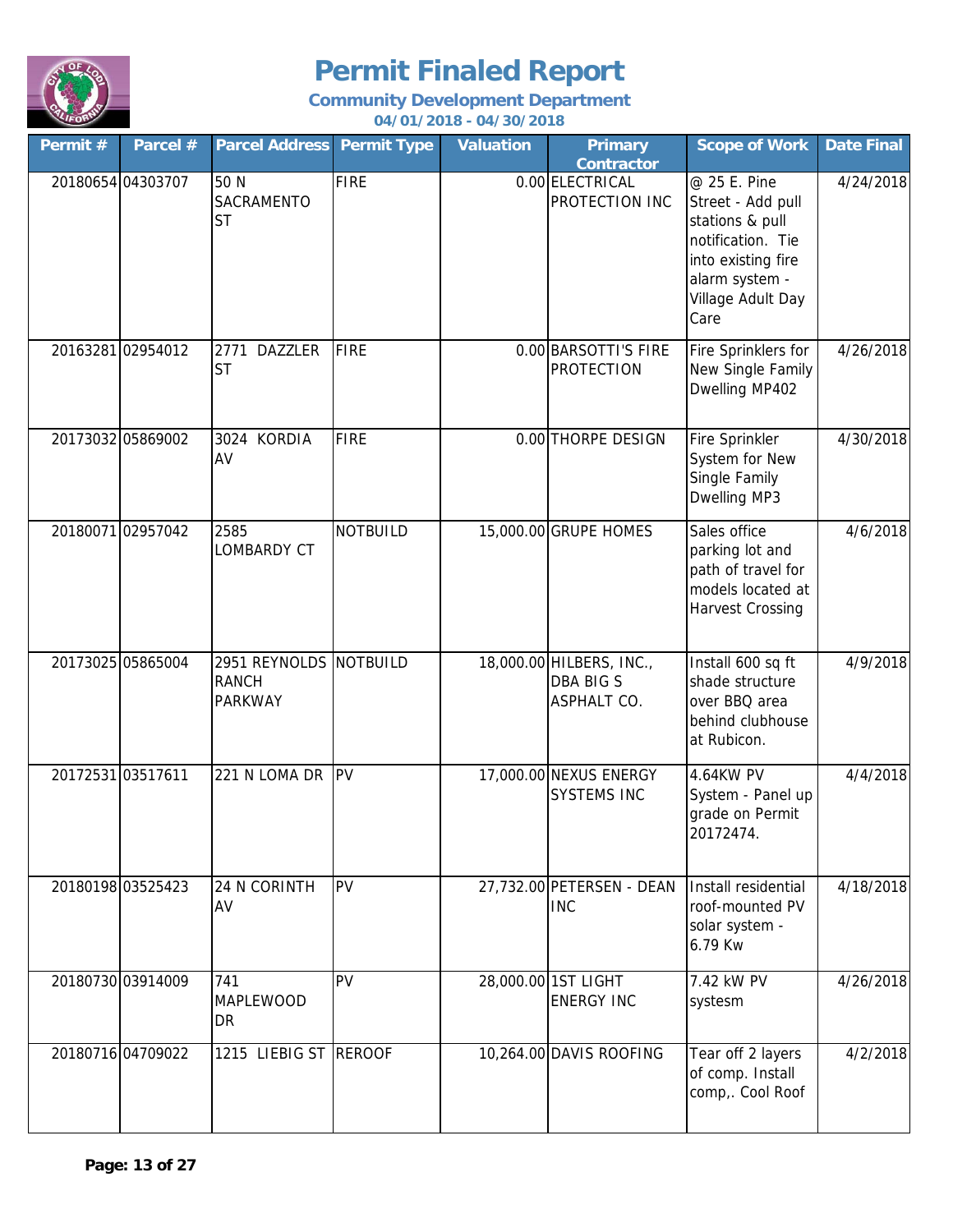

| Permit # | Parcel #          | <b>Parcel Address</b>       | <b>Permit Type</b> | <b>Valuation</b> | <b>Primary</b><br><b>Contractor</b>      | <b>Scope of Work</b>                                                                                    | <b>Date Final</b> |
|----------|-------------------|-----------------------------|--------------------|------------------|------------------------------------------|---------------------------------------------------------------------------------------------------------|-------------------|
|          | 20180726 04520410 | 702 S CHURCH<br><b>ST</b>   | <b>REROOF</b>      |                  | 7,973.00 R I N A Y INC.                  | Overlay comp cool<br>roof over 1 layer<br>of comp                                                       | 4/2/2018          |
|          | 20180727 04520410 | 702 S CHURCH<br><b>ST</b>   | <b>REROOF</b>      |                  | $2,000.00$ R I N A Y INC.                | Detached Garage<br>Install comp over<br>1 layer of comp.                                                | 4/2/2018          |
|          | 20180616 03936301 | <b>FORREST</b><br>439<br>AV | <b>REROOF</b>      |                  | 1,326.00 OWNER OF<br><b>RECORD</b>       | Detached Garage -<br>Install metal roof<br>over 1 layer of<br>existing comp.                            | 4/5/2018          |
|          | 20180595 06225046 | 210 VINEYARD<br>DR          | <b>REROOF</b>      | 21,635.00 ALI'S  | CONSTRUCTION                             | Tear off comp.,<br>Install comp. Cool<br>Roof.                                                          | 4/5/2018          |
|          | 20180690 03911102 | 1826<br>EDGEWOOD DR         | <b>REROOF</b>      |                  | 29,985.00 DAVID W BRAZIL<br>ROOFING, INC | Tear off shake.<br>Install 7/16 OSB.<br>Install comp.<br>Install R-38 in<br>attic                       | 4/5/2018          |
|          | 20180708 06237039 | 442<br>SWALLOW<br>LN        | <b>REROOF</b>      |                  | 10,500.00 CALIFORNIA<br><b>ROOFING</b>   | Tear off wood<br>shake roof, re-<br>sheath, reroof<br>with cool roof<br>comp.                           | 4/6/2018          |
|          | 20180636 04726029 | 320 E ACACIA<br><b>ST</b>   | <b>REROOF</b>      |                  | 6,000.00 OWNER OF<br><b>RECORD</b>       | Remove 1 layer of<br>comp shingles,<br>replace with cool<br>roof comp<br>shingles.                      | 4/6/2018          |
|          | 20180638 04726029 | 320 E ACACIA<br><b>ST</b>   | <b>REROOF</b>      |                  | 6,000.00 OWNER OF<br><b>RECORD</b>       | @320 1/2 Acacia<br>Street - Remove 1<br>layer of comp<br>shingles, replace<br>with cool roof<br>comp.   | 4/6/2018          |
|          | 20180682 03505009 | 1918 AYERS AV REROOF        |                    |                  | 8,000.00 CUSTOM ROOF<br><b>CRAFTERS</b>  | Tear off 1 layer of<br>comp. Install<br>comp cool roff -<br>Install standing<br>seam metal on<br>patio. | 4/10/2018         |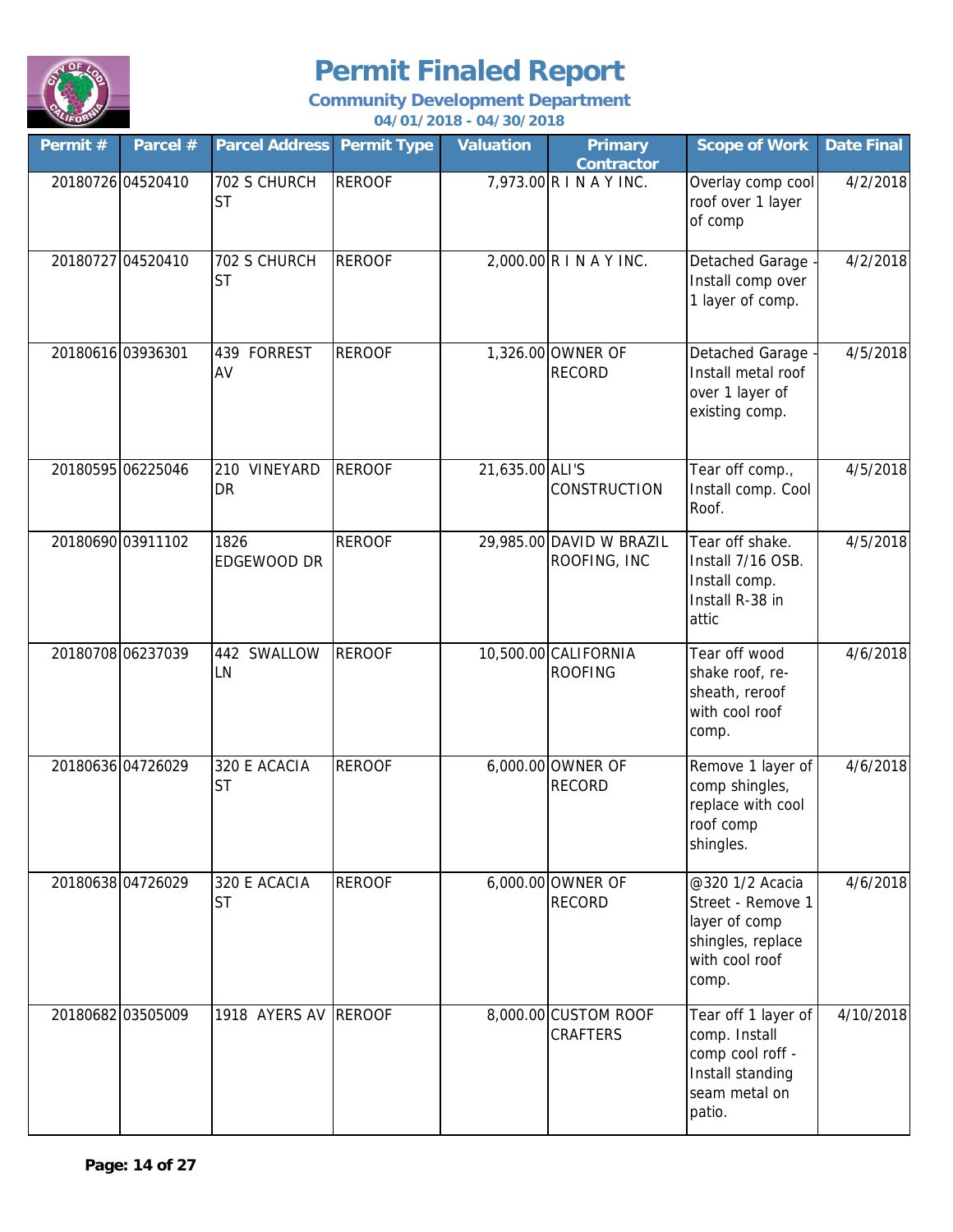

| Permit # | Parcel #          | <b>Parcel Address Permit Type</b> |               | <b>Valuation</b> | <b>Primary</b><br><b>Contractor</b>     | <b>Scope of Work</b>                                                                                    | <b>Date Final</b> |
|----------|-------------------|-----------------------------------|---------------|------------------|-----------------------------------------|---------------------------------------------------------------------------------------------------------|-------------------|
|          | 20172528 04733013 | 436 E EDEN ST                     | <b>REROOF</b> |                  | 5,000.00 OWNER OF<br><b>RECORD</b>      | Tear off 3 layer of<br>comp. Install<br>comp. Cool Roof.<br>Only doing North<br>half of house           | 4/11/2018         |
|          | 20180768 02919023 | 2236 W ELM ST                     | <b>REROOF</b> |                  | 12,900.00 J R ROOFING                   | Duplex 2236 and<br>2238 W Elm St -<br>Tear off 1 layer of<br>comp. Install cool<br>roof comp.           | 4/11/2018         |
|          | 20180824 03718025 | 139 S<br>CRESCENT AV              | <b>REROOF</b> |                  | 9,800.00 J R ROOFING                    | Tear off 1 layer of<br>comp. Install cool<br>roof comp.                                                 | 4/16/2018         |
|          | 20180855 04525013 | 22 W VINE ST                      | <b>REROOF</b> |                  | 6,500.00 DEHART ROOFING<br><b>INC</b>   | Tear off 2 layer of<br>comp Install comp<br>cool roof - House<br>only                                   | 4/16/2018         |
|          | 20180628 04516026 | 1021 S CHURCH REROOF<br><b>ST</b> |               |                  | 12,300.00 NUSHAKE, INC                  | Tear off tile roof,<br>solid sheet, reroof<br>with cool roof tile.                                      | 4/18/2018         |
|          | 20180944 03712011 | 621 HOLLY DR                      | <b>REROOF</b> |                  | 9,720.00 DAVID W BRAZIL<br>ROOFING, INC | Tear off one<br>existing comp<br>roof, install new<br>cool roof over<br>existing sheathing              | 4/23/2018         |
|          | 20172470 03123216 | 1029 DOVER DR REROOF              |               |                  | 8,500.00 OWNER OF<br><b>RECORD</b>      | Tear off 1 layer of<br>comp, reroof with<br>cool roof comp.                                             | 4/24/2018         |
|          | 20180721 04712045 | 200 E VINE ST                     | <b>REROOF</b> |                  | 19,000.00 PRESTIGE<br><b>ROOFING</b>    | Tear off tile roof,<br>install sheathing,<br>reroof with comp.<br>cool roof                             | 4/24/2018         |
|          | 20180722 04712045 | 200 E VINE ST                     | <b>REROOF</b> |                  | 19,000.00 PRESTIGE<br><b>ROOFING</b>    | @ 208 E. Vine<br>Street - Tear off<br>tile roof, install<br>sheathing, reroof<br>with comp cool<br>roof | 4/24/2018         |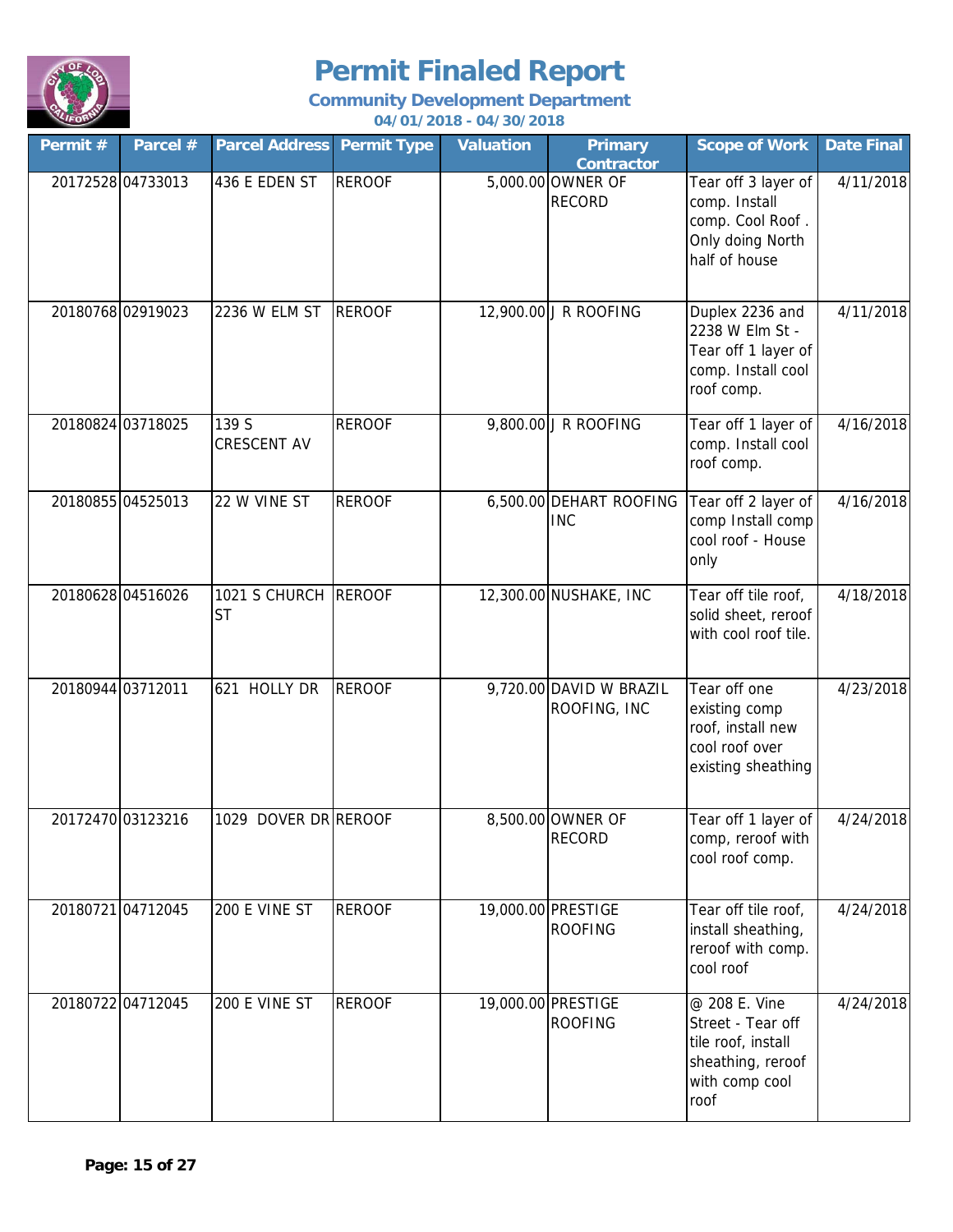

| Permit # | Parcel #          | <b>Parcel Address</b>                 | <b>Permit Type</b> | <b>Valuation</b> | <b>Primary</b><br><b>Contractor</b>                          | <b>Scope of Work</b>                                                                                                                                                                                                                                                                                                   | <b>Date Final</b> |
|----------|-------------------|---------------------------------------|--------------------|------------------|--------------------------------------------------------------|------------------------------------------------------------------------------------------------------------------------------------------------------------------------------------------------------------------------------------------------------------------------------------------------------------------------|-------------------|
|          | 20180953 04119021 | 615 N<br>SACRAMENTO<br><b>ST</b>      | <b>REROOF</b>      | 10,000.00        |                                                              | Tear off 1 layer of<br>comp. Install<br>comp cool roof                                                                                                                                                                                                                                                                 | 4/24/2018         |
|          | 20180969 02906011 | 625 EL<br><b>CAPITAN DR</b>           | <b>REROOF</b>      |                  | 6,500.00 SAN LEANDRO<br><b>PAINTING &amp;</b><br>ROOFING CO. | Tear off 2 layer of<br>comp. Install<br>comp. Cool Roof.                                                                                                                                                                                                                                                               | 4/24/2018         |
|          | 20172052 02705005 | <b>1055 S LOWER</b><br>SACRAMENT RD   | <b>REROOF</b>      |                  | 20,000.00 King of Heights                                    | St. Johns<br>Episcopal Church -<br>Tear off shake<br>roof, install OSB &<br>reroof with cool<br>roof comp.                                                                                                                                                                                                             | 4/25/2018         |
|          | 20172269 02913007 | 2209 W<br><b>WALNUT ST</b>            | <b>REROOF</b>      |                  | 10,800.00 PRUDEN ROOFING                                     | Tear off comp and<br>install comp. Cool<br>roof                                                                                                                                                                                                                                                                        | 4/25/2018         |
|          | 20172562 04303703 | 2 N<br><b>SACRAMENTO</b><br><b>ST</b> | <b>REROOF</b>      |                  | 215,581.00 GARLAND/DBS INC                                   | World of Wonders<br>- Remove existing<br>roof membrane.<br>Leave existing<br>insulation in<br>place. Install 1/2"<br>Dens Deck Prime<br>roof<br>board(mechanicall<br>y attached) Install<br>new self-adhering<br>roof system(base<br>& cap sheets).<br>Coat roof in<br>Garland Pyramic<br>Acrylic Coating in<br>white. | 4/25/2018         |
|          | 20180998 04519015 | 720 S PLEASANT REROOF<br>AV           |                    |                  | 5,900.00 NOBLE H BROWN<br>ROOFING CO., INC.                  | Tear off comp.<br>Install comp cool<br>roof. House                                                                                                                                                                                                                                                                     | 4/26/2018         |
|          | 20180999 04519015 | 720 S PLEASANT REROOF<br>AV           |                    |                  | 1,200.00 NOBLE H BROWN<br>ROOFING CO., INC.                  | Tear off comp.<br>Install<br>comp.Detached<br>Garage                                                                                                                                                                                                                                                                   | 4/26/2018         |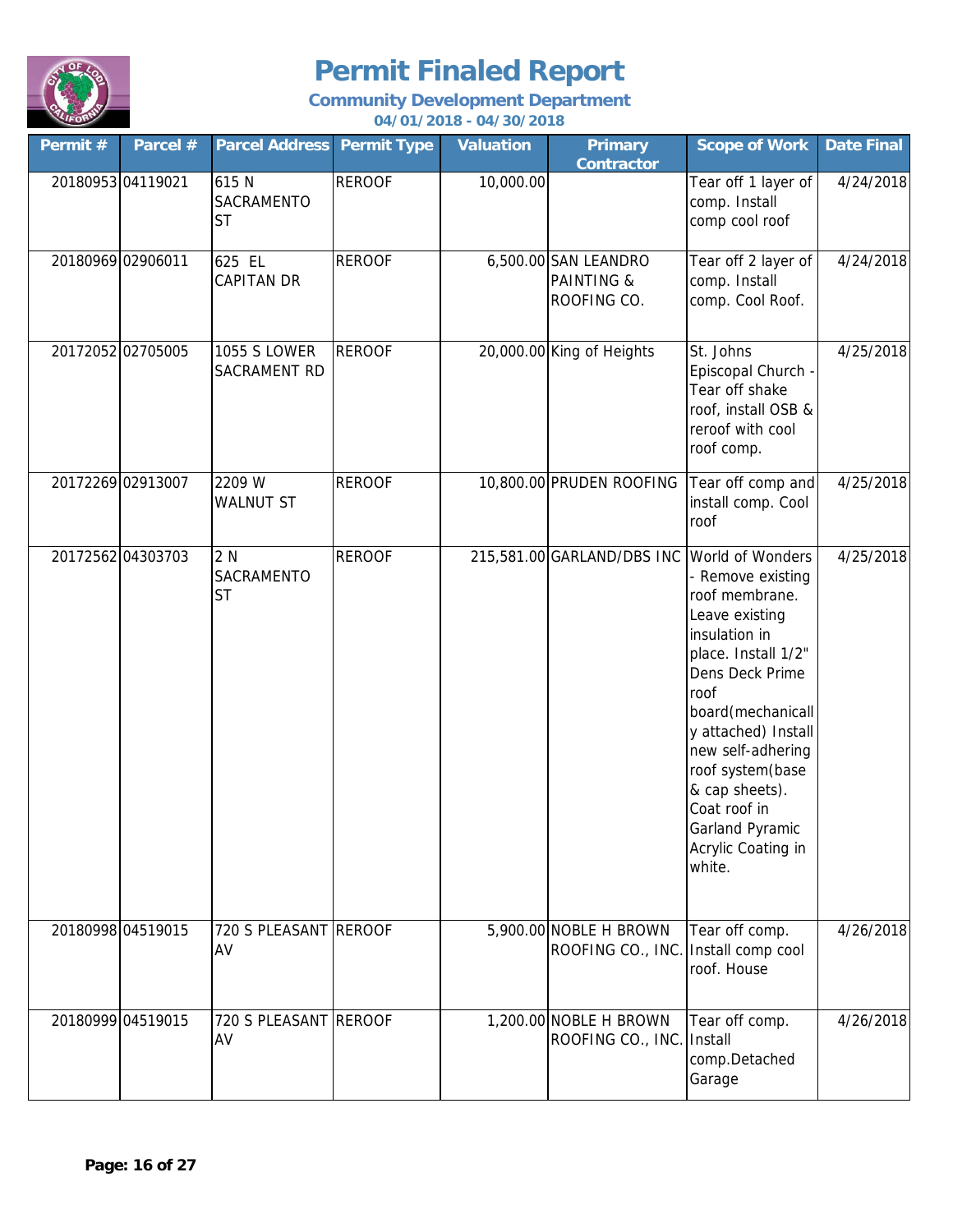

| Permit #          | Parcel #          | <b>Parcel Address</b>           | <b>Permit Type</b> | <b>Valuation</b> | <b>Primary</b><br>Contractor                           | <b>Scope of Work</b>                                                                                                          | <b>Date Final</b> |
|-------------------|-------------------|---------------------------------|--------------------|------------------|--------------------------------------------------------|-------------------------------------------------------------------------------------------------------------------------------|-------------------|
|                   | 20180994 04126046 | 431 PIONEER<br><b>DR</b>        | <b>REROOF</b>      |                  | 9,449.00 FAMES ROOFIN<br><b>INC</b>                    | Tear off one layer<br>of asphalt comp<br>and install cool<br>roof shingles over<br>existing solid<br>sheathing                | 4/30/2018         |
|                   | 20172112 04134003 | 819N<br>SACRAMENTO<br><b>ST</b> | <b>REROOF</b>      |                  | 15,000.00 R&R ROOFING                                  | Arbor Pet Clinic -<br>Tear off comp.<br>Install comp Cool<br>Roof                                                             | 4/30/2018         |
|                   | 20161635 03113038 | 921 YORK ST                     | <b>RESADDRP</b>    |                  | 40,000.00 OWNER OF<br><b>RECORD</b>                    | Master bedroom<br>and master bath<br>addition appx 312<br>sq ft                                                               | 4/2/2018          |
|                   | 20172240 03717005 | 206 S ORANGE<br>AV              | <b>RESADDRP</b>    |                  | 500.00 MANDAL<br><b>CONSTRUCTION</b><br>SERVICES, INC. | Replace-like for<br>like- 1 side door-<br>garage                                                                              | 4/2/2018          |
|                   | 20180745 02910214 | 2155 DEBBIE<br>LN               | <b>RESADDRP</b>    |                  | 2,500.00 OWNER OF<br><b>RECORD</b>                     | Replace 6<br>windows and 1<br>slider like for like.<br><b>Work Started</b><br>without a permit.                               | 4/3/2018          |
| 20180707 04105011 |                   | 321 W FORREST<br>AV             | <b>RESADDRP</b>    |                  | 5,000.00 CULBERTSON<br><b>CONSTRUCTION</b>             | Remove & replace<br>10 feet of<br>foundation wall<br>due to sinking.<br>Add pressure<br>treated posts to<br>existing footings | 4/5/2018          |
|                   | 20180539 06247037 | 2219 BLUEJAY<br><b>WY</b>       | <b>RESADDRP</b>    |                  | 14,586.00 NORTHWEST<br><b>EXTERIORS INC.</b>           | Replace (15)<br>windows with<br>retro fit vinyl<br>windows                                                                    | 4/5/2018          |
| 20173037 03939001 |                   | 1900<br>EDGEWOOD DR             | <b>RESADDRP</b>    |                  | 45,000.00 MA LEONARD<br>CONSTRUCTION,<br><b>INC</b>    | Master<br>bathroom/bedroo<br>m remodel. All<br>Work on second<br>floor only.                                                  | 4/6/2018          |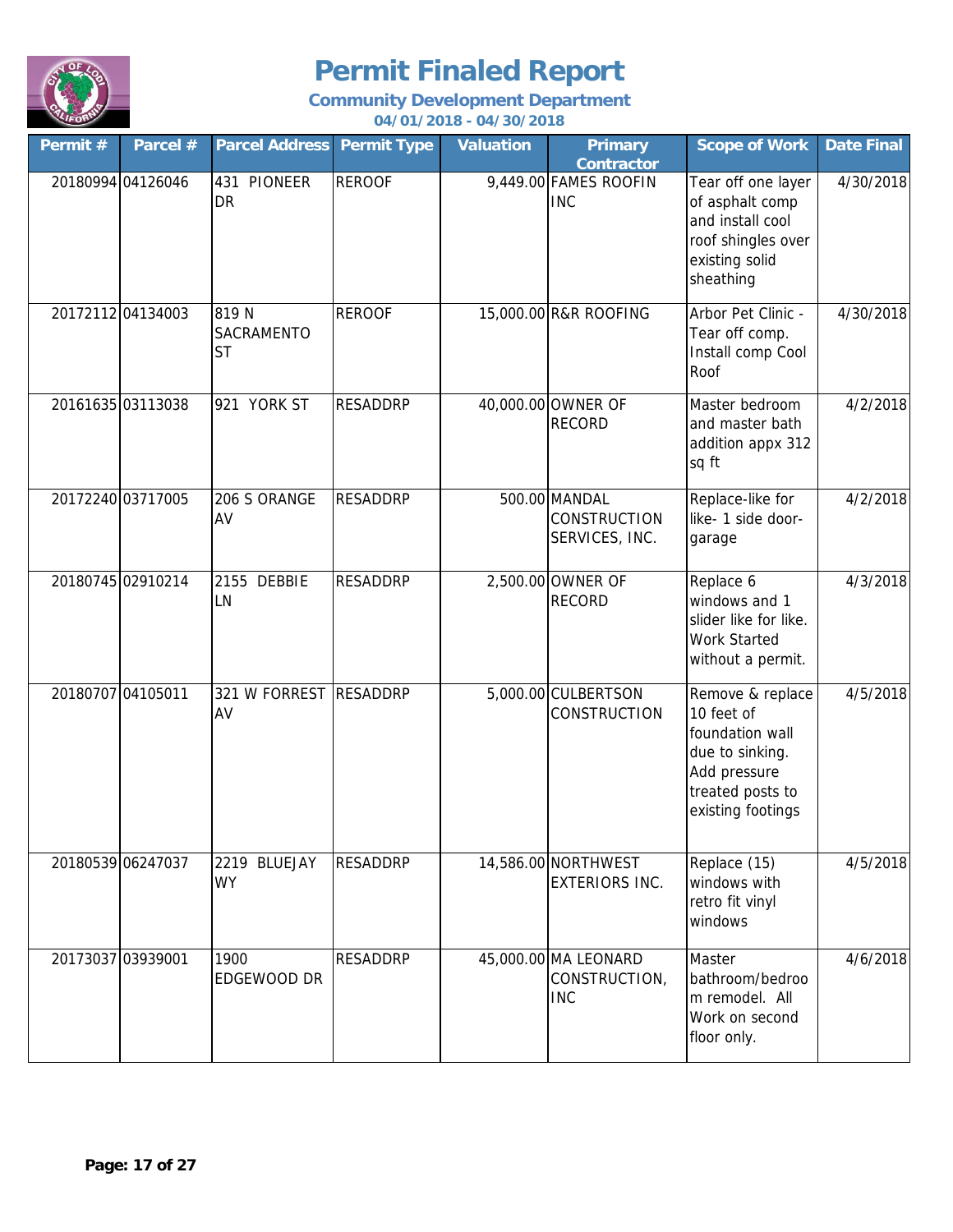

| Permit #          | Parcel #          | <b>Parcel Address Permit Type</b> |                 | <b>Valuation</b> | <b>Primary</b><br><b>Contractor</b>                               | <b>Scope of Work</b>                                                                                                                                                                                                                                                                          | <b>Date Final</b> |
|-------------------|-------------------|-----------------------------------|-----------------|------------------|-------------------------------------------------------------------|-----------------------------------------------------------------------------------------------------------------------------------------------------------------------------------------------------------------------------------------------------------------------------------------------|-------------------|
|                   | 20180494 05849023 | 1952<br><b>MILLBROOK DR</b>       | <b>RESADDRP</b> |                  | 4,950.00 CALIFORNIA<br><b>CUSTOM</b><br><b>SUNROOMS</b>           | 15'x15' lattice pre-<br>engineered patio<br>cover (225 SF)                                                                                                                                                                                                                                    | 4/9/2018          |
|                   | 20180374 05824020 | 1726 WILLOW<br>POINT CT           | <b>RESADDRP</b> | 10,323.00 STACY  | PLASTERING INC.                                                   | Apply stucco over<br>existing wood<br>siding - Only on<br>rear of house and<br>front of garage                                                                                                                                                                                                | 4/10/2018         |
| 20172426 05764055 |                   | 1942 S<br>LAKESHORE DR            | <b>RESADDRP</b> |                  | 7,943.00 HAWKINS SUPPLY<br><b>DBA HAWKINS</b><br><b>EXTERIORS</b> | Replace like for<br>like (8) windows<br>and (2) sliding<br>glass doors                                                                                                                                                                                                                        | 4/12/2018         |
| 20171473 04507025 |                   | 724 S CHURCH<br><b>ST</b>         | <b>RESADDRP</b> |                  | 20,000.00 OWNER OF<br><b>RECORD</b>                               | Renovate existing<br>attic space to<br>include new<br>insulation, wall<br>finishes, lighting,<br>cabinets and<br>bathroom.<br>Replace (4)<br>windows like for<br>like. Replace<br>existing mini-split<br>system. Remove<br>wall furnace and<br>swamp cooler<br>with 2nd mini split<br>system. | 4/16/2018         |
| 20172560 04731225 |                   | 836 S CENTRAL<br>AV               | <b>RESADDRP</b> |                  | 3,500.00 OWNER OF<br><b>RECORD</b>                                | Stucco over<br>existing wood<br>siding                                                                                                                                                                                                                                                        | 4/16/2018         |
| 20180375 03532019 |                   | 424 GERARD<br>DR                  | <b>RESADDRP</b> | 18,000.00 ACOSTA | CONSTRUCTION,<br><b>INC</b>                                       | Remodel existing<br>master bath                                                                                                                                                                                                                                                               | 4/16/2018         |
|                   | 20180943 04735118 | 433 HILBORN<br><b>ST</b>          | <b>RESADDRP</b> |                  | 1,600.00 CRAIG HOLTBERG<br><b>CONSTRUCTION</b>                    | Install attic<br>insulation R-38                                                                                                                                                                                                                                                              | 4/17/2018         |
|                   | 20180720 04115003 | 117 OLIVE CT                      | <b>RESADDRP</b> |                  | 2,000.00 PETER GRUETTNER Replace (8)                              | windows like for<br>like.                                                                                                                                                                                                                                                                     | 4/17/2018         |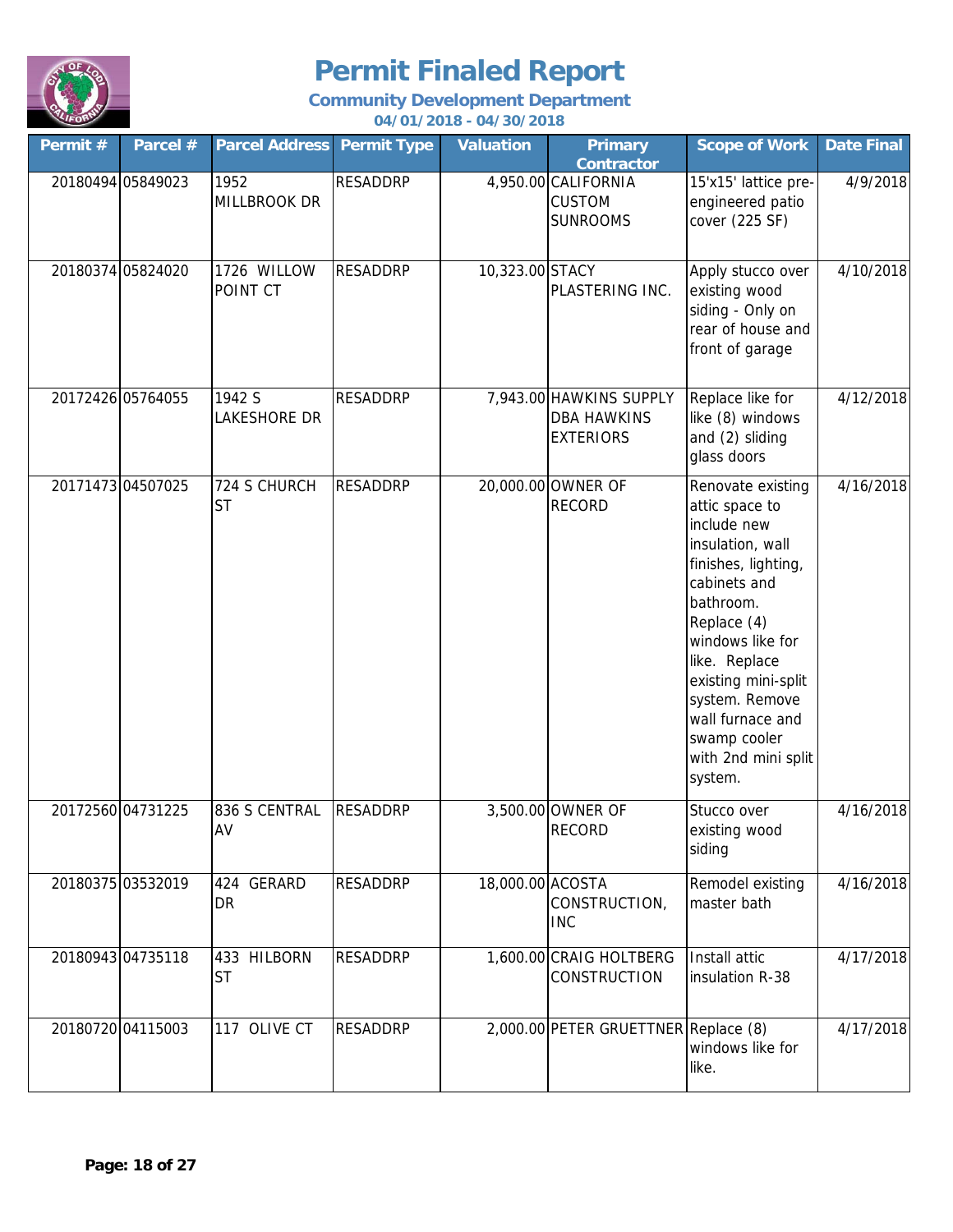

| Permit #          | Parcel #          | <b>Parcel Address Permit Type</b> |                 | <b>Valuation</b> | <b>Primary</b><br><b>Contractor</b>                                          | <b>Scope of Work</b>                                                                                                                                                                                                                                          | <b>Date Final</b> |
|-------------------|-------------------|-----------------------------------|-----------------|------------------|------------------------------------------------------------------------------|---------------------------------------------------------------------------------------------------------------------------------------------------------------------------------------------------------------------------------------------------------------|-------------------|
|                   | 20180356 02937008 | 805<br><b>EVERGREEN DR</b>        | <b>RESADDRP</b> |                  | 7,984.00 HALL'S WINDOW<br>CENTER INC.                                        | Install (1) retrofit<br>patio door. Minor<br>stucco repair                                                                                                                                                                                                    | 4/17/2018         |
|                   | 20172163 03914036 | 815<br>GREENWOOD<br>DR            | <b>RESADDRP</b> |                  | 12,000.00 BRENT WORKMAN<br>CONSTRUCTION                                      | Fire damage<br>repairs                                                                                                                                                                                                                                        | 4/17/2018         |
| 20172876 03717006 |                   | 200 S ORANGE<br>AV                | <b>RESADDRP</b> |                  | 15,000.00 SHEMSS INC                                                         | Garage -<br>Remodel living<br>areas. New<br>cabinets in<br>bathroom and<br>kitchen. New light<br>fixtures, sink and<br>toilet. Replace<br>man door.                                                                                                           | 4/18/2018         |
| 20172879 03717006 |                   | 200 S ORANGE<br>AV                | <b>RESADDRP</b> |                  | 94,000.00 SHEMSS INC                                                         | House - Complete<br>remodel and add<br>bathroom within<br>existing sq ft.<br>Remove and<br>replace back<br>porch. Remove<br>existing patio<br>cover. New<br>electrical,<br>plumbing,<br>cabinets, tops.<br>doors inside and<br>out, relocate attic<br>access. | 4/18/2018         |
| 20172831 04320216 |                   | 533 E LOCUST<br><b>ST</b>         | <b>RESADDRP</b> |                  | 7,500.00 ALL AIR INC DBA:<br><b>ALL AIR HEATING</b><br>& AIR<br>CONDITIONING | Remove existing<br>floor furnace and<br>install new<br>furnace only in<br>basement                                                                                                                                                                            | 4/18/2018         |
|                   | 20180747 05831014 | 1536 AMBER<br><b>LEAF WY</b>      | <b>RESADDRP</b> |                  | 5,381.00 GOOD NEWS<br><b>HOME</b><br>IMPROVEMENTS,<br>INC.                   | Change out (1)<br>patio door & (1)<br>window new<br>construction with<br>stucco patch.<br>Change out (2)<br>retro fit windows -<br>all like for like<br>size.                                                                                                 | 4/18/2018         |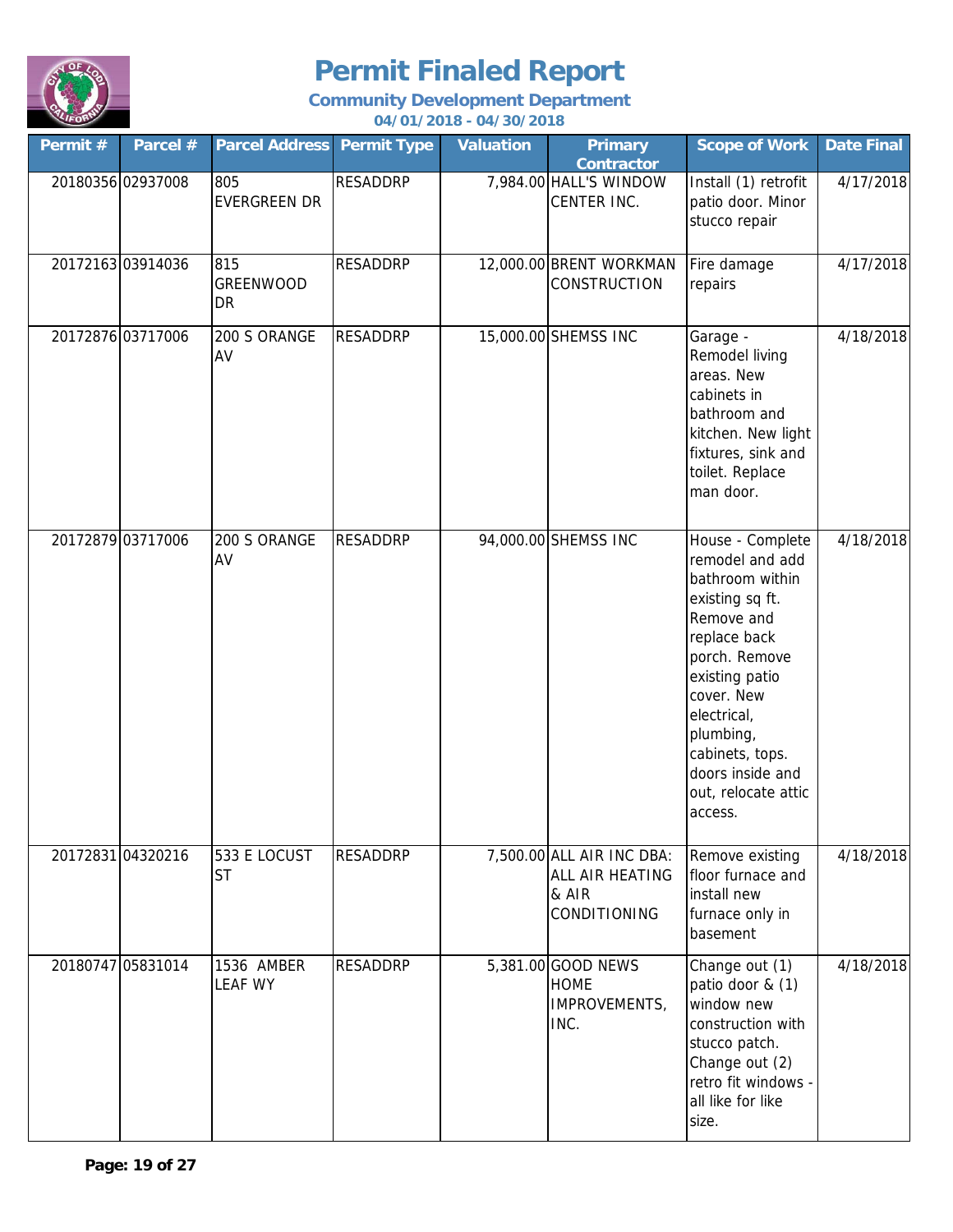

| Permit #          | Parcel #          | <b>Parcel Address</b>               | <b>Permit Type</b> | <b>Valuation</b> | <b>Primary</b><br><b>Contractor</b>                                                  | <b>Scope of Work</b>                                                               | <b>Date Final</b> |
|-------------------|-------------------|-------------------------------------|--------------------|------------------|--------------------------------------------------------------------------------------|------------------------------------------------------------------------------------|-------------------|
|                   | 20180923 04507014 | 826 S CHURCH<br><b>ST</b>           | <b>RESADDRP</b>    | 3,200.00 ACTION  | <b>APPLIANCE</b><br><b>SERVICE</b>                                                   | Hill House -<br>Installing 42 inch<br>range hood<br>venting to outside<br>wall     | 4/18/2018         |
|                   | 20180748 03703012 | 1015 W LOCUST RESADDRP<br><b>ST</b> |                    |                  | 8,995.00 NORTHWEST<br><b>EXTERIORS INC.</b>                                          | Retrofit 8<br>windows like for<br>like.                                            | 4/19/2018         |
|                   | 20172592 02921037 | 2409 W ELM ST                       | <b>RESADDRP</b>    |                  | 800.00 BRATCHER<br>CONSTRUCTION                                                      | Replace rear patio<br>slider like for like                                         | 4/19/2018         |
|                   | 20180749 02714028 | 2014 CABRILLO<br>CI                 | <b>RESADDRP</b>    | 10,350.00 MANDAL | <b>CONSTRUCTION</b><br>SERVICES, INC.                                                | Replace 6<br>windows and 1<br>patio slider                                         | 4/20/2018         |
|                   | 20180916 02947021 | 2583<br>PONDEROSA DR                | <b>RESADDRP</b>    |                  | 860.00 BRATCHER<br>CONSTRUCTION                                                      | Replace 3<br>windows like for<br>like.                                             | 4/20/2018         |
|                   | 20180733 03926003 | 1171 GREEN<br><b>OAKS WY</b>        | <b>RESADDRP</b>    |                  | 500.00 MANDAL<br><b>CONSTRUCTION</b><br>SERVICES, INC.                               | Replace garage<br>fire door. Same<br>location                                      | 4/20/2018         |
|                   | 20180686 03317410 | 722 S ROSE ST                       | <b>RESADDRP</b>    |                  | 2,000.00 ESTISA, INC DBA<br><b>CLASSIC DESIGN</b><br>FLOOR TO CEILING new 32" shower | Take out 32"<br>shower & install<br>unit.                                          | 4/23/2018         |
|                   | 20180533 02955038 | 3010 BELMONT<br>DR                  | <b>RESADDRP</b>    | 7,194.00 S C     | <b>CONSTRUCTION</b>                                                                  | Add attached<br>patio cover to<br>dwelling - 192<br>square feet - no<br>electrical | 4/23/2018         |
| 20171227 05815001 |                   | 1510 S MILLS AV RESADDRP            |                    |                  | 11,600.00 LP GENERAL<br>CONTRACTING<br>INC.                                          | Bldg 1, Units 101-<br>201 - Window<br>replacement &<br>siding repair               | 4/23/2018         |
|                   | 20171229 05815001 | 1510 S MILLS AV RESADDRP            |                    |                  | 23,200.00 LP GENERAL<br>CONTRACTING<br>INC.                                          | Bldg 2, Units 103-<br>206 - Window<br>replacement &<br>siding repair               | 4/23/2018         |
|                   | 20171230 05815001 | 1510 S MILLS AV RESADDRP            |                    |                  | 11,600.00 LP GENERAL<br>CONTRACTING<br>INC.                                          | Bldg 3, Units 107-<br>208 - Window<br>replacement &<br>siding repair               | 4/23/2018         |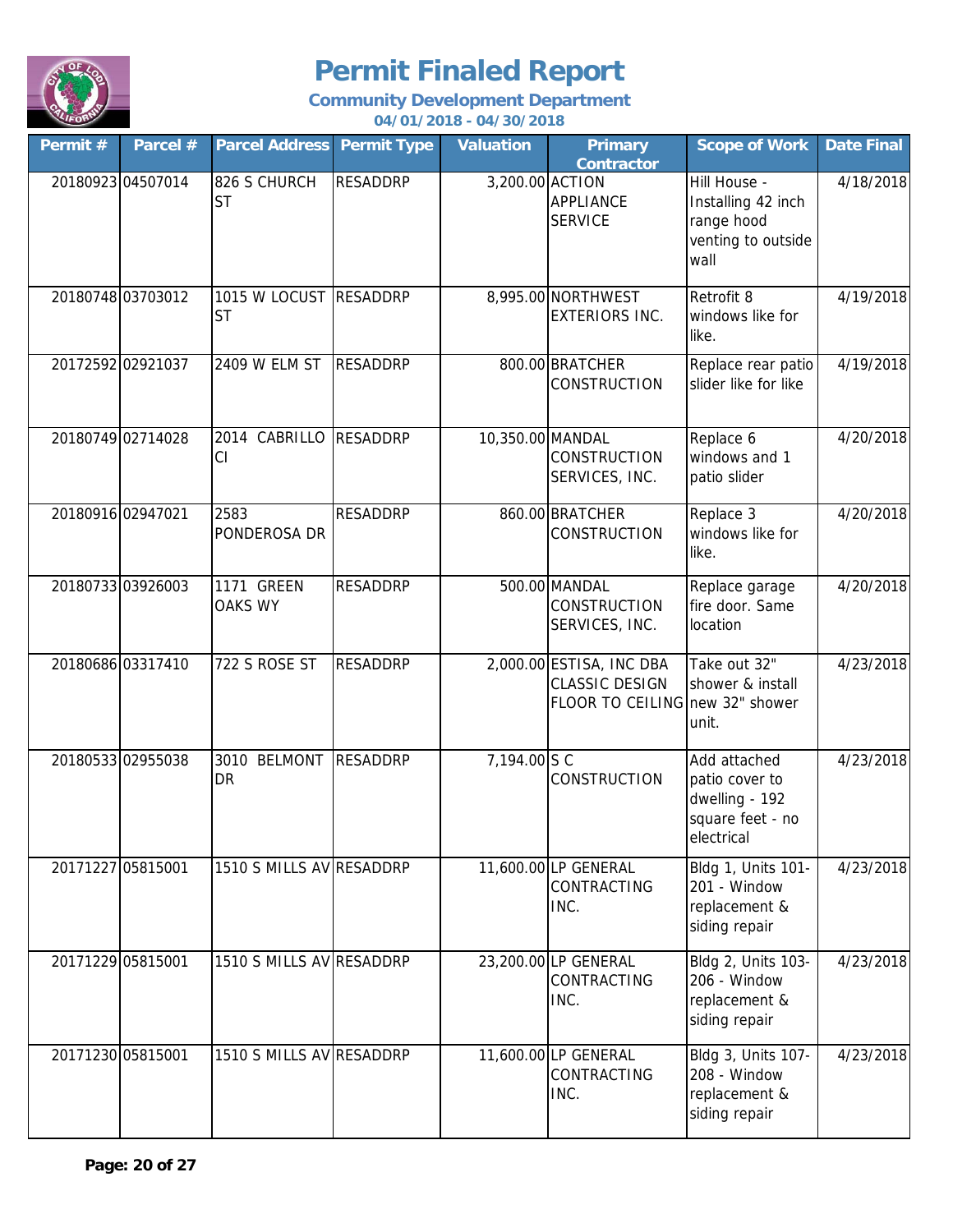

| Permit #          | Parcel #          | <b>Parcel Address Permit Type</b> |                 | <b>Valuation</b> | <b>Primary</b><br><b>Contractor</b>                                           | <b>Scope of Work</b>                                                                                                                                                                    | <b>Date Final</b> |
|-------------------|-------------------|-----------------------------------|-----------------|------------------|-------------------------------------------------------------------------------|-----------------------------------------------------------------------------------------------------------------------------------------------------------------------------------------|-------------------|
| 20171232 05815001 |                   | 1510 S MILLS AV RESADDRP          |                 |                  | 23,200.00 LP GENERAL<br>CONTRACTING<br>INC.                                   | Bldg 4, Units 109-<br>212 - Window<br>replacement &<br>siding repair                                                                                                                    | 4/23/2018         |
|                   | 20171235 05815001 | 1510 S MILLS AV RESADDRP          |                 |                  | 11,600.00 LP GENERAL<br>CONTRACTING<br>INC.                                   | Bldg 5, Units 113-<br>214 - Window<br>replacement &<br>siding repair                                                                                                                    | 4/23/2018         |
|                   | 20171748 05814018 | 1511 S MILLS AV RESADDRP          |                 |                  | 6,500.00 LP GENERAL<br>CONTRACTING<br>INC.                                    | Bldg 11 - Window<br>replacement &<br>siding repair                                                                                                                                      | 4/24/2018         |
|                   | 20171750 05814018 | 1511 S MILLS AV RESADDRP          |                 |                  | 6,500.00 LP GENERAL<br><b>CONTRACTING</b><br>INC.                             | Bldg 12 - Window<br>replacement &<br>siding repair                                                                                                                                      | 4/24/2018         |
|                   | 20171754 05814018 | 1511 S MILLS AV RESADDRP          |                 |                  | 26,000.00 LP GENERAL<br>CONTRACTING<br>INC.                                   | Bldg 14 - Window<br>replacement &<br>siding repair                                                                                                                                      | 4/24/2018         |
|                   | 20171324 05815001 | 1510 S MILLS AV RESADDRP          |                 |                  | 11,600.00 LP GENERAL<br><b>CONTRACTING</b><br>INC.                            | Bldg 6, Units 115,<br>116, 215 & 216 -<br>Window<br>replacement &<br>siding repair                                                                                                      | 4/24/2018         |
|                   | 20171325 05815001 | 1510 S MILLS AV RESADDRP          |                 |                  | 23,200.00 LP GENERAL<br>CONTRACTING<br>INC.                                   | Bldg 7, Units 117-<br>120 & 217-220 -<br>Window<br>replacement &<br>siding repair                                                                                                       | 4/24/2018         |
|                   | 20180446 03532015 | 513 GERARD<br>DR                  | <b>RESADDRP</b> |                  | 4,850.00 TRINITY<br>RENOVATION,<br>INC., DBA<br>KITCHENCRATE<br>AND BATHCRATE | Master bath<br>remodel: replace<br>vanity w/furniture<br>style, replace<br>sinks & faucets,<br>replace exhaust<br>fan, replace toilet,<br>replace tub &<br>fixtures - like for<br>like. | 4/25/2018         |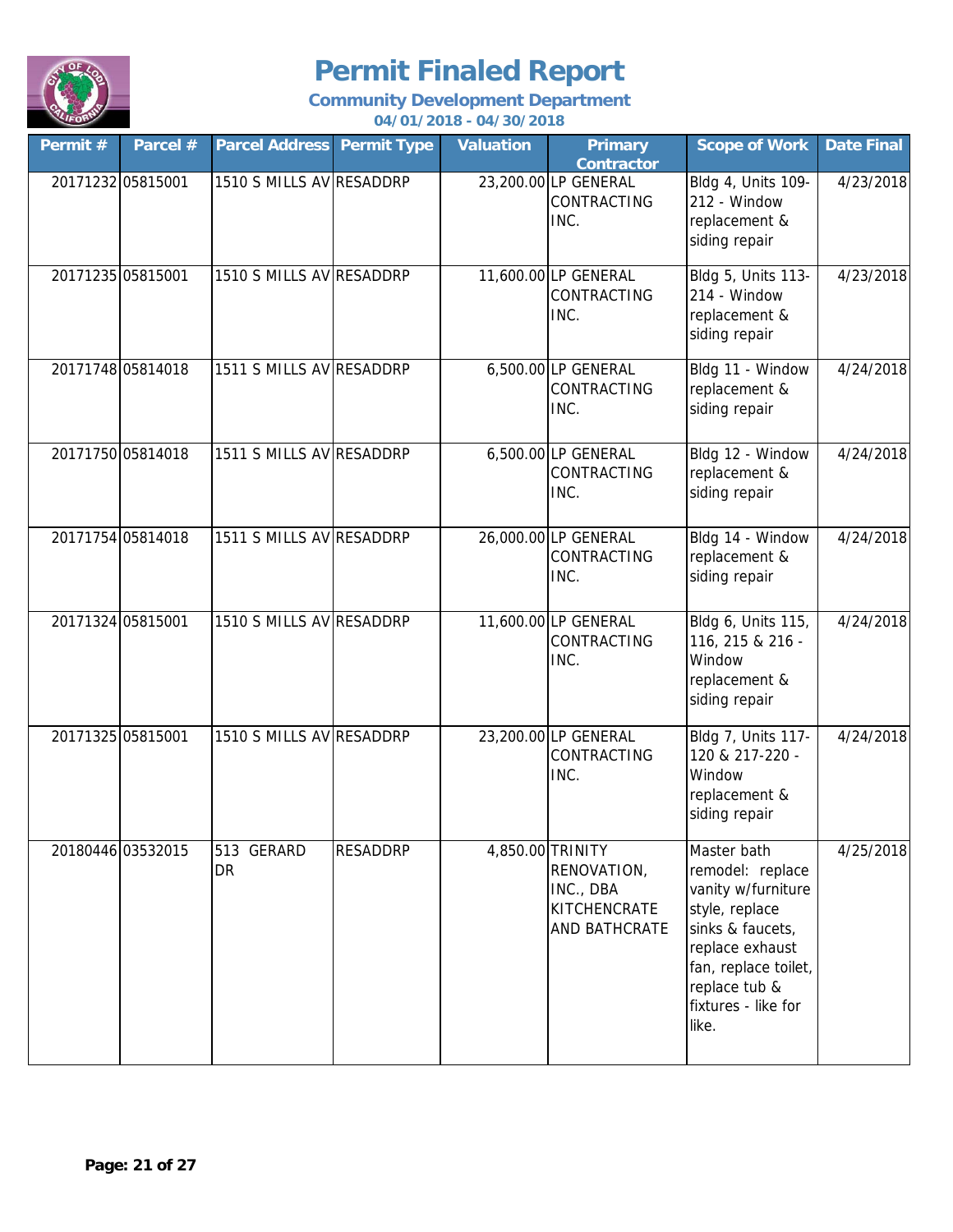

| Permit# | Parcel #          | <b>Parcel Address Permit Type</b>     |                 | <b>Valuation</b> | <b>Primary</b><br><b>Contractor</b>                | <b>Scope of Work</b>                                                                                                          | <b>Date Final</b> |
|---------|-------------------|---------------------------------------|-----------------|------------------|----------------------------------------------------|-------------------------------------------------------------------------------------------------------------------------------|-------------------|
|         | 20172056 05814018 | 1511 S MILLS AV RESADDRP              |                 |                  | 42,800.00 LP GENERAL<br>CONTRACTING<br>INC.        | Bldg 20 - Window<br>replacement &<br>siding repair                                                                            | 4/25/2018         |
|         | 20172057 05814018 | 1511 S MILLS AV RESADDRP              |                 |                  | 6,400.00 LP GENERAL<br><b>CONTRACTING</b><br>INC.  | Bldg 21 - Window<br>replacement &<br>siding repair                                                                            | 4/25/2018         |
|         | 20172058 05814018 | 1511 S MILLS AV RESADDRP              |                 |                  | 6,400.00 LP GENERAL<br><b>CONTRACTING</b><br>INC.  | Bldg 22 - Window<br>replacement &<br>siding repair                                                                            | 4/25/2018         |
|         | 20171756 05814018 | 1511 S MILLS AV RESADDRP              |                 |                  | 26,000.00 LP GENERAL<br><b>CONTRACTING</b><br>INC. | Bldg 15 - Window<br>replacement &<br>siding repair                                                                            | 4/25/2018         |
|         | 20171761 05814018 | 1511 S MILLS AV RESADDRP              |                 |                  | 19,500.00 LP GENERAL<br>CONTRACTING<br>INC.        | Bldg 17 - Window<br>replacement &<br>siding repair                                                                            | 4/25/2018         |
|         | 20171802 06032018 | 1311W<br><b>CENTURY BL</b>            | <b>RESADDRP</b> |                  | 20,000.00 Tower Construction replace about         | 3000 square feet<br>of T1-11 siding<br>and trim around<br>corners and<br>windows with like<br>material - at Units<br>$8 - 15$ | 4/26/2018         |
|         | 20172059 05814018 | 1511 S MILLS AV RESADDRP              |                 |                  | 25,600.00 LP GENERAL<br>CONTRACTING<br>INC.        | Bldg 23 - Window<br>replacement &<br>siding repair                                                                            | 4/26/2018         |
|         | 20172060 05814018 | 1511 S MILLS AV RESADDRP              |                 |                  | 25,600.00 LP GENERAL<br><b>CONTRACTING</b><br>INC. | Bldg 24 - Window<br>replacement &<br>siding repair                                                                            | 4/26/2018         |
|         | 20172061 05814018 | 1511 S MILLS AV RESADDRP              |                 |                  | 6,400.00 LP GENERAL<br><b>CONTRACTING</b><br>INC.  | Bldg 25 - Window<br>replacement &<br>siding repair                                                                            | 4/26/2018         |
|         | 20172081 03536020 | 8 N<br><b>WELLINGTON</b><br><b>WY</b> | <b>RESADDRP</b> |                  | 893.00 BRATCHER<br><b>CONSTRUCTION</b>             | Replace front and<br>rear entry doors                                                                                         | 4/26/2018         |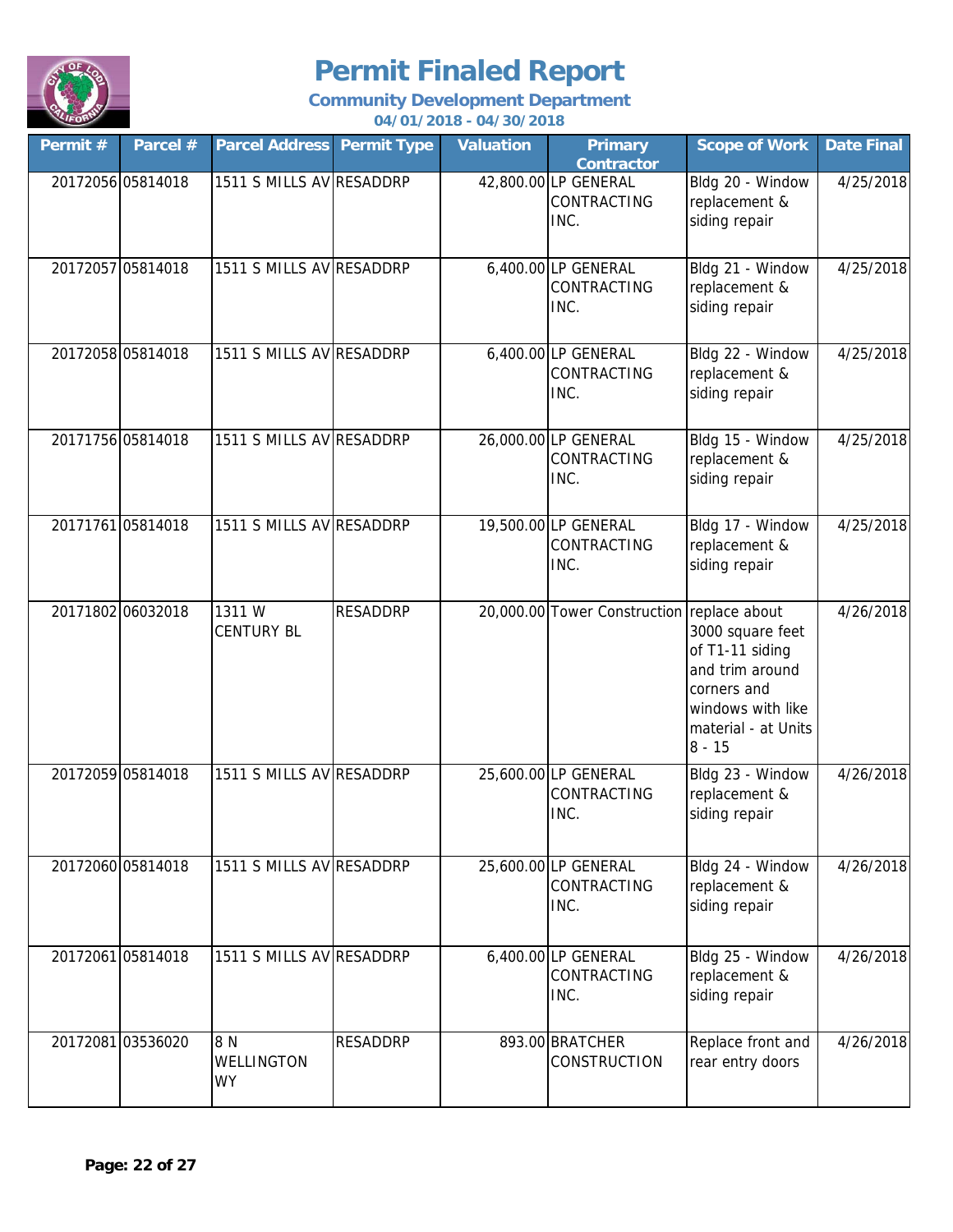

| Permit #          | Parcel #          | <b>Parcel Address</b>                   | <b>Permit Type</b> | <b>Valuation</b> | <b>Primary</b><br><b>Contractor</b>                         | <b>Scope of Work</b>                                                                                                                                                                                                                                               | <b>Date Final</b> |
|-------------------|-------------------|-----------------------------------------|--------------------|------------------|-------------------------------------------------------------|--------------------------------------------------------------------------------------------------------------------------------------------------------------------------------------------------------------------------------------------------------------------|-------------------|
| 20172201 06034021 |                   | 1311W<br><b>CENTURY BL</b>              | <b>RESADDRP</b>    |                  | 1,500.00 Tower Construction Located at Unit 12              | - Replace 1 6x6<br>structural post<br>and 1 6x14<br>structural bean at<br>back balcony.                                                                                                                                                                            | 4/26/2018         |
|                   | 20180553 05852005 | 2521<br><b>DR</b>                       | CARRIAGE RESADDRP  | 17,000.00 PETKUS | <b>BROTHERS &amp; CO</b>                                    | Install patio<br>enclosure with<br>electrical.<br>Sunroom                                                                                                                                                                                                          | 4/26/2018         |
|                   | 20180479 02909103 | 2107 W ELM ST                           | <b>RESADDRP</b>    |                  | 5,950.00 MANDAL<br><b>CONSTRUCTION</b><br>SERVICES, INC.    | Replacement - like<br>for like - (11)<br>windows $& (1)$<br>patio door                                                                                                                                                                                             | 4/26/2018         |
|                   | 20180838 04523013 | 619 S<br><b>SACRAMENTO</b><br><b>ST</b> | <b>RESADDRP</b>    |                  | 600.00 THOMAS<br>CONSTRUCTION<br>CO                         | @ 621 S.<br>Sacramento<br>Street - Repair<br>light fixture and<br><b>GFCI</b> outlet on<br>front porch,<br>replace water<br>heater, replace<br>sewer waste vent<br>pipe on west side,<br>see N&O dated<br>$6/26/2012$ .<br>Replace expired<br>permit<br>#20142144. | 4/26/2018         |
|                   | 20180926 04525013 | 22 W VINE ST                            | <b>RESADDRP</b>    |                  | 3,289.00 SEARS HOME<br><b>IMPROVEMENT</b><br>PRODUCTS INC.  | Install siding on<br>front of detached<br>garage. Owner<br>will remove<br>existing siding.                                                                                                                                                                         | 4/30/2018         |
|                   | 20180928 04525013 | 22 W VINE ST                            | <b>RESADDRP</b>    |                  | 25,000.00 SEARS HOME<br><b>IMPROVEMENT</b><br>PRODUCTS INC. | Install siding on<br>all sides of house.<br>Owner will<br>remove existing<br>siding.                                                                                                                                                                               | 4/30/2018         |
|                   | 20180225 04508008 | 825 S LEE AV                            | <b>RESADDRP</b>    |                  | 500.00 MANDAL<br>CONSTRUCTION<br>SERVICES, INC.             | Replacement - like<br>for like- front<br>exterior door                                                                                                                                                                                                             | 4/30/2018         |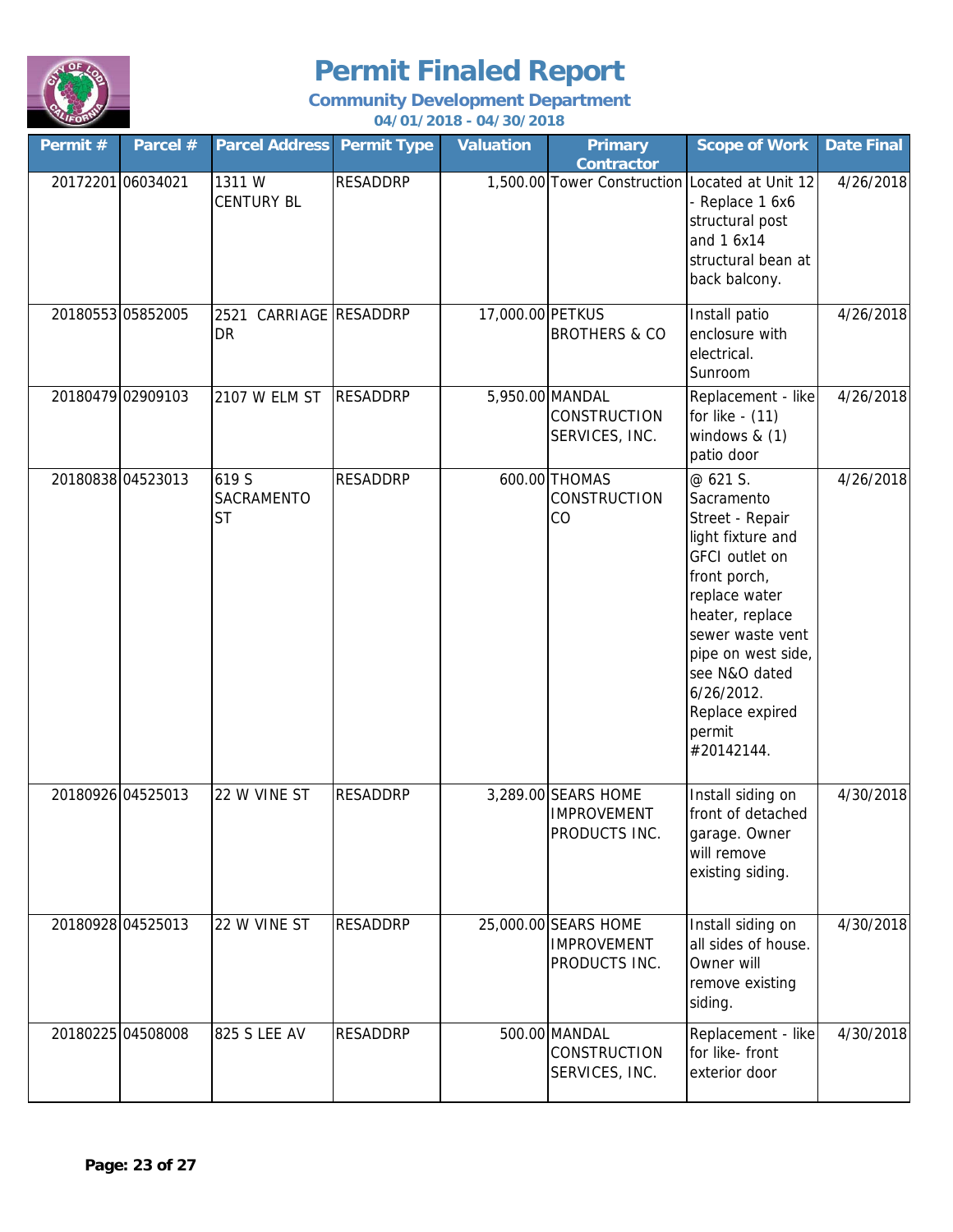

| Permit #          | Parcel #          | <b>Parcel Address</b>                  | <b>Permit Type</b> | <b>Valuation</b> | <b>Primary</b><br><b>Contractor</b> | <b>Scope of Work</b>                                                                                      | <b>Date Final</b> |
|-------------------|-------------------|----------------------------------------|--------------------|------------------|-------------------------------------|-----------------------------------------------------------------------------------------------------------|-------------------|
| 20180110 03914006 |                   | 1208<br>LAKEWOOD DR                    | <b>RESADDRP</b>    | 43,685.70 ACOSTA | CONSTRUCTION,<br><b>INC</b>         | Addition of 2<br>bedrooms and<br>conversion of 1<br>existing bedroom<br>into a pass-<br>through playroom. | 4/30/2018         |
|                   | 20172228 03504030 | 701 N LOMA DR RESGARCP                 |                    |                  | 67,446.00 TUFF SHED INC             | New detached<br>garage 30'x60'                                                                            | 4/17/2018         |
| 20160608 04307305 |                   | 17 N<br><b>WASHINGTON</b><br><b>ST</b> | <b>RESGARCP</b>    |                  | 19,784.00 OWNER OF<br><b>RECORD</b> | New Detached<br>Garage 528 sf                                                                             | 4/17/2018         |
| 20163145 02956004 |                   | 200 HEIRLOOM<br><b>STREET</b>          | <b>SFDDTACH</b>    |                  | 342,298.00 FCB HOMES                | New Single Family<br>Dwelling 4<br>bedroom 3791 sq<br>ft MP205B                                           | 4/4/2018          |
| 20163180 02744007 |                   | 2530<br>CHARDONNAY<br>LN               | <b>SFDDTACH</b>    |                  | 275,000.00 GRUPE HOMES              | New Single Family<br>Dwelling 3<br>bedroom 3160 sq<br>ft MP3A                                             | 4/10/2018         |
| 20172143 05869001 |                   | 3018 KORDIA<br>AVE                     | SFDDTACH           |                  | 186,108.00 FCB HOMES                | New Single Family<br>Dwelling 2189 sq<br>ft 3 bedroom<br>MP3C                                             | 4/11/2018         |
| 20171996 05869023 |                   | 105 BING DR                            | <b>SFDDTACH</b>    |                  | 202,935.00 FCB HOMES                | Located at 105<br><b>Bing Dr New</b><br>Single Family<br>Dwelling 3<br>bedroom, 2354 sq<br>ft MP2         | 4/12/2018         |
| 20172000 05869024 |                   | 111 BING DR                            | <b>SFDDTACH</b>    |                  | 204,753.00 FCB HOMES                | New Single<br>Family Dwelling 3<br>bedroom 2367 sq<br>ft MP3A                                             | 4/17/2018         |
| 20172004 05869025 |                   | 117 BING DR                            | <b>SFDDTACH</b>    |                  | 202,935.00 FCB HOMES                | Located at 117<br><b>Bing Dr New</b><br>Single Family<br>Dwelling 3<br>bedroom 2354 sq<br>ft MP2C         | 4/17/2018         |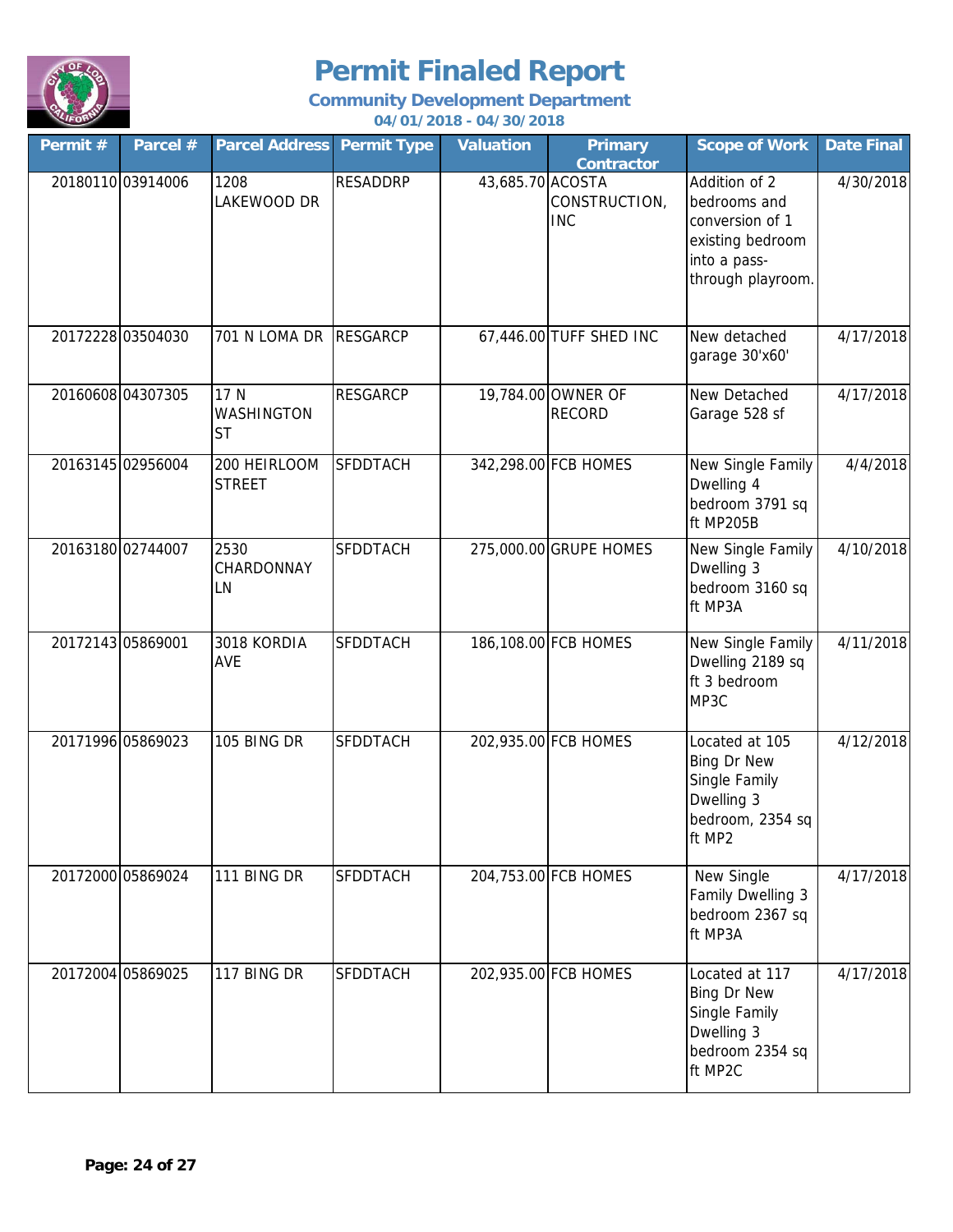

| Permit # | Parcel #          | <b>Parcel Address Permit Type</b> |                 | <b>Valuation</b> | <b>Primary</b><br><b>Contractor</b> | <b>Scope of Work</b>                                                                            | <b>Date Final</b> |
|----------|-------------------|-----------------------------------|-----------------|------------------|-------------------------------------|-------------------------------------------------------------------------------------------------|-------------------|
|          | 20163134 02955040 | 3022 BELMONT<br><b>DR</b>         | <b>SFDDTACH</b> |                  | 362,616.00 FCB HOMES                | New Single Family<br>Dwelling 4<br>bedroom 4413 sq<br>ft MP303A                                 | 4/18/2018         |
|          | 20163182 02744023 | 2531<br>CHARDONNAY<br>LN          | <b>SFDDTACH</b> |                  | 275,000.00 GRUPE HOMES              | New Single Family<br>Dwelling 3<br>bedroom 3160 sq<br>ft MP3B                                   | 4/18/2018         |
|          | 20172005 05869031 | 3026 ADRIANA<br>LN                | <b>SFDDTACH</b> |                  | 204,828.00 FCB HOMES                | Located at 3026<br>Adriana Dr New<br>Single Family<br>Dwelling 4<br>bedroom, 2369 sq<br>ft MP3C | 4/19/2018         |
|          | 20172006 05869032 | 3032 ADRIANA<br>LN                | <b>SFDDTACH</b> |                  | 202,935.00 FCB HOMES                | Located at 3032<br>Adriana Ln New<br>Single Family<br>Dwelling 3<br>bedroom 2354 sq<br>ft MP2C  | 4/20/2018         |
|          | 2016318302744024  | 2537<br>CHARDONNAY<br>LN          | <b>SFDDTACH</b> |                  | 275,000.00 GRUPE HOMES              | New Single Family<br>Dwelling 3<br>bedroom 2782 sq<br>ft MP2D                                   | 4/24/2018         |
|          | 20172414 05869002 | 3024 KORDIA<br>AV                 | <b>SFDDTACH</b> |                  | 204,828.00 FCB HOMES                | New Single Family<br>Dwelling, 3<br>bedroom 2369 sq<br>ft, MP3B                                 | 4/30/2018         |
|          | 20163139 02954012 | 2771 DAZZLER<br><b>ST</b>         | <b>SFDDTACH</b> |                  | 293,788.00 FCB HOMES                | New Single Family<br>Dwelling 3<br>bedroom 3418 sq<br>ft MP402C                                 | 4/30/2018         |
|          | 20163132 02955009 | 3066 LOMBARD<br><b>ST</b>         | <b>SFDDTACH</b> |                  | 385,076.00 FCB HOMES                | New Single Family<br>Dwelling 4<br>bedroom 4492 sq<br>ft MP303C                                 | 4/30/2018         |
|          | 20172662 06206054 | 1700 S<br>CHEROKEE LN             | <b>SIGN</b>     |                  | 8,000.00 CITY SIGNS                 | Install (1) 30' high<br>freestanding sign<br>for Lodi Honda                                     | 4/3/2018          |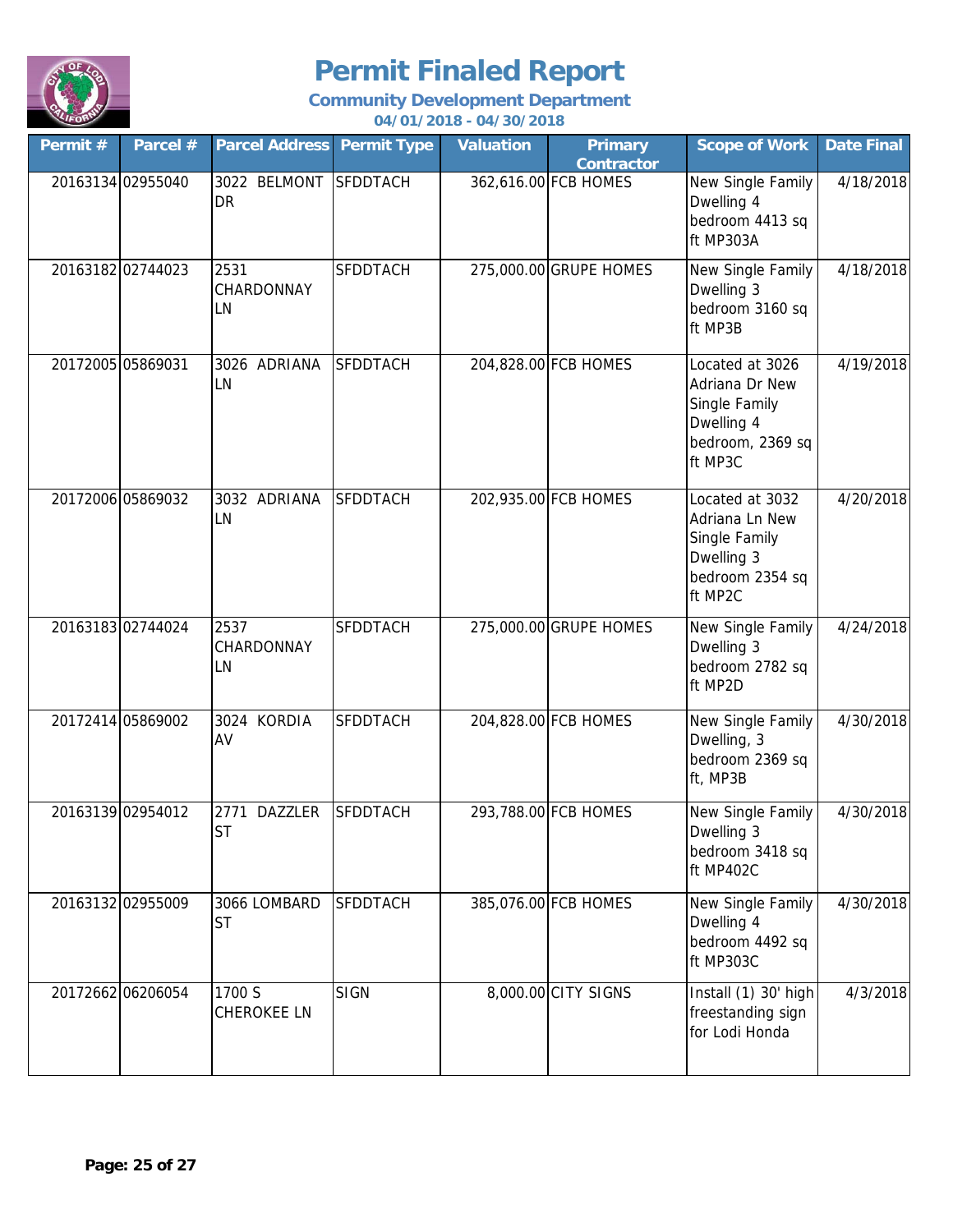

| Permit # | Parcel #          | <b>Parcel Address</b>          | <b>Permit Type</b> | <b>Valuation</b> | <b>Primary</b><br><b>Contractor</b>                  | <b>Scope of Work</b>                                                                                                                                                                                                                              | <b>Date Final</b> |
|----------|-------------------|--------------------------------|--------------------|------------------|------------------------------------------------------|---------------------------------------------------------------------------------------------------------------------------------------------------------------------------------------------------------------------------------------------------|-------------------|
|          | 20180384 06002001 | 1420 W<br><b>KETTLEMAN LN</b>  | <b>SIGN</b>        |                  | 315.00 GARYS SIGNS AND<br><b>SCREEN</b>              | Located at Suite A<br>- Advance<br>Professional Real<br>Estate - Install (1)<br>alupanel non-<br>illuminated sign<br>on building                                                                                                                  | 4/10/2018         |
|          | 20180590 05803021 | 2712<br><b>KETTLEMAN LN</b>    | <b>SIGN</b>        |                  | 1,000.00 Johnson United<br>Inc, dba United<br>Signs  | Reface (2) panels<br>on multi-tenant<br>monument                                                                                                                                                                                                  | 4/12/2018         |
|          | 20160532 05803021 | 2712 W.<br><b>KETTLEMAN LN</b> | <b>SIGN</b>        |                  | 7,000.00 Johnson United<br>Inc, dba United<br>Signs  | Signage for new<br><b>KFC</b> restaurant                                                                                                                                                                                                          | 4/12/2018         |
|          | 20172551 04931051 | 1333 E<br><b>KETTLEMAN LN</b>  | <b>SIGN</b>        |                  | 28,339.00 Johnson United<br>Inc, dba United<br>Signs | MHAC Inc - Mfg<br>and install (2) LED<br>illuminated logos<br>and (2) sets of<br>non-illuminated<br>pan formed<br>letters.                                                                                                                        | 4/18/2018         |
|          | 20172584 06205013 | 1625 S<br><b>STOCKTON ST</b>   | <b>SIGN</b>        |                  | 2,650.00 VIKING SIGN<br><b>INSTALLATIONS</b>         | Core & Main Fire<br>Protection - Install<br>$(1)$ 5's $3/4$ " x 12"<br>non illuminated<br>pan sign with<br>vinyl and FCO's.<br>$(2)$ 8 3/4" x 2"<br>printed door vinyl<br>logos, replace (1)<br>1'6" x 2'0" white<br>aluminum 2ith<br>vinyl sign. | 4/18/2018         |
|          | 20180821 03308042 | 701 S<br><b>HUTCHINS ST</b>    | <b>SIGN</b>        |                  | 4,407.00 OWNER OF<br><b>RECORD</b>                   | Install 2 LED signs<br>on top of existing<br>monument sign<br>unsing existing<br>electrical                                                                                                                                                       | 4/20/2018         |
|          | 20171976 05858035 | 2566 CANAL DR SWIMPOOL         |                    |                  | 45,000.00 OWNER OF<br><b>RECORD</b>                  | Install new<br>heated pool and<br>spa 498 sq ft                                                                                                                                                                                                   | 4/5/2018          |